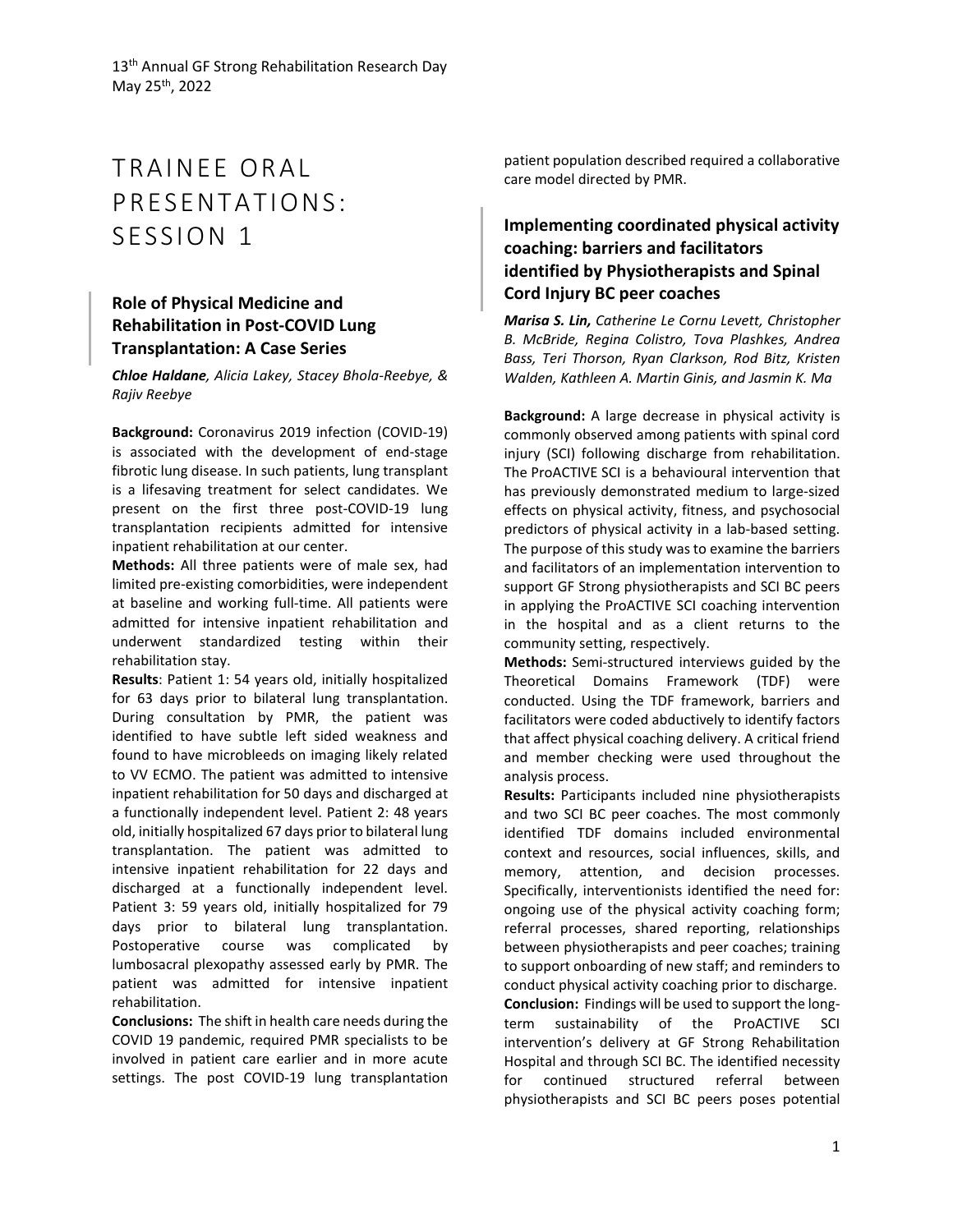service collaborations that may affect other health behaviours beyond physical activity.

## **Lets Talk About Sex: Effects of Epidural Spinal Cord Stimulation on Sexual Function in Individuals with Spinal Cord Injury**

*Claire Shackleton, Soshi Samejima, Tiev Miller, Rahul Sachdeva, Ann Parr, Uzma Samadani, Theoden Netoff, Shea Hocaloski, Stacy Elliot, David Darrow, & Andrei V. Krassioukov*

**Background/aims:** Spinal cord injury (SCI) can impair sexual functioning. Sexual function is rated as one of the highest priorities for quality of life in individuals with SCI. However, research shows treatments are limited and the sexual needs of people with SCI are under-prioritized. Epidural spinal cord stimulation (ESCS) presents as a novel therapeutic tool to improve sexual functioning after SCI. This preliminary study aimed to evaluate the effects of ESCS on restoring sexual function in a subset of participants enrolled in the Epidural Stimulation After Neurologic Damage (ESTAND) trial.

**Methods:** Fifteen participants, aged 29 – 62 years, with chronic (mean  $\pm$  SD: 9.2  $\pm$  4.8), thoracic motorcomplete injuries were implanted with an epidural 16-contact paddle stimulator at T11-T12. Sexual function questionnaires were collected at baseline and each subsequent month for 13 months of the ESCS intervention.

**Results:** Females (n = 5) reported decreasing sexual distress over time, with a 40% reduction in distress from pre-post intervention. There was a 3.5% reduction in overall female sexual dysfunction following stimulation, with improvements in desire, arousal, orgasm and satisfaction domains. Majority of male participants (n = 10) had improved scores across all erectile dysfunction domains. The severity of orgasm dysfunction was significantly reduced ( $p =$ 0.02) for all individuals after ESCS intervention.

**Conclusion:** Our results show that ESCS can serve as a potential therapeutic modality to improve sexual function and reduce distress after SCI, thus addressing one of the most meaningful recovery targets for people with SCI.

# **Ambulation - A Web-Based Knowledge Translation Tool for Independent Walking Prediction after Traumatic Spinal Cord Injury**

*Heather Hong, Ramtin Hakimjavadi, Nader Fallah, Suzanne Humphreys, Kristen Walden, Vanessa Noonan, and Philippe Phan*

**Background:** Several clinical prediction models (CPM) for functional outcomes after traumatic spinal cord injury (TSCI) have been published. However, few are used in practice due to the gap between knowledge creation and action, components of the knowledgeto-action (KTA) process.

**Aim**: To build "Ambulation", a web-based knowledge translation (KT) tool for clinicians that predicts independent walking 1-year after TSCI.

**Methods:** To predict independent walking, we used the published CPM by Hicks et al. (2017), and built Ambulation, a front-end website using HTML, CSS and JavaScript.

**Results:** Ambulation consists of five pages: home, calculation, result, team and contact page. Overall, 27 individuals (SCI clinicians, researchers, persons with SCI, marketing, legal and IT professionals) were consulted, amounting to 11 iterations, each time refining the design and user experience. Additionally, a short user survey and Google Analytics were integrated to inform the websites' clinical utility. Ambulation was uploaded onto two unique domains (www.ambulation.ca and www.sciclinaltools.com) and soft launched to a group of 30 surgeons, physiatrists, and/or physiotherapists on the 7th Feb 2022. To date, five survey-responses were received, each with encouraging feedback e.g. "easy to use and provides great information for discharge planning". Google Analytics revealed a steady increase site traffic with 140 new users.

**Conclusion:** Ambulation was created to provide clinicians with a KT tool to predict independent walking 1-year after TSCI and facilitate treatment discussions for persons with SCI. Furthermore, evaluation of this tool will inform how Ambulation and other future SCI KT tools can be adopted into clinical practice.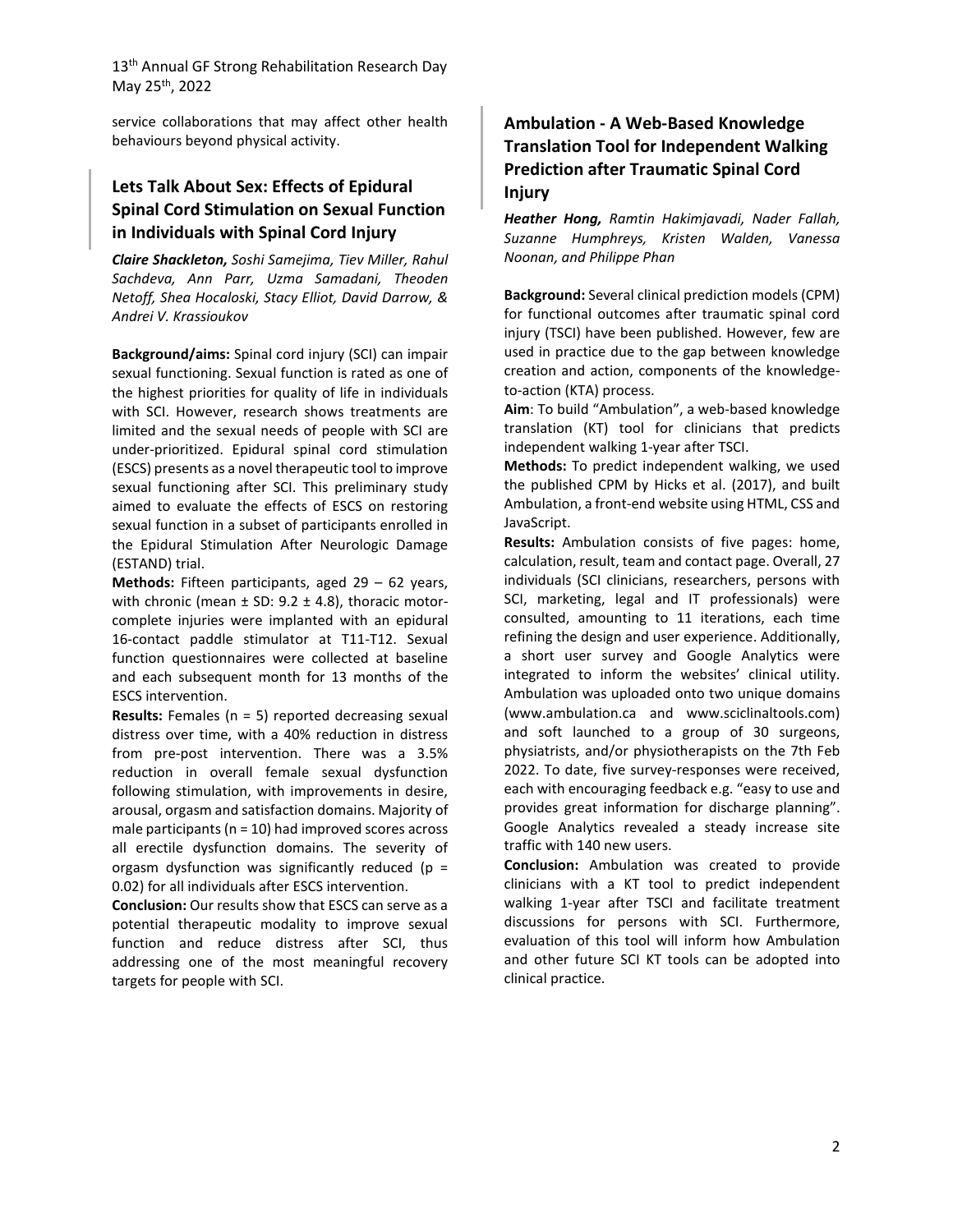# **Trends in provision of mobility assist devices post traumatic spinal cord injury in Canada.**

#### *Paul Adamiak, & Andrea Townson*

**BACKGROUND:** Mobility after a spinal cord injury (SCI) is often accomplished using assistive technology. The goal of this study was to review the mobility devices being provided following traumatic SCI in Canada. The specific aims were to identify trends in mobility device provision over time, as well as describe relationships between the type of, and number of, mobility devices provided based on SCI classification, patient gender, patient age, and geographic location.

**METHODS:** Data was obtained from the Rick Hansen Spinal Cord Injury Registry, a Canada-wide registry of traumatic SCI patients. All patients (n=7350) enrolled in the registry between 2004-2019 were included. Analyses were conducted in STATA. Descriptive statistics were used to identify trends.

**RESULTS:** Mobility devices consisted of walking aids, scooters, manual wheelchairs, and power wheelchairs. 4256 (58%) of entries included mobility device data. Most patients received only one mobility device (n=2635, 62%). The most prevalent devices were manual wheelchairs (n=2142, 50%) and walking aids (n=1665, 39%). Patterns in the number of mobility devices provided were consistent across gender, age, geographic region, year of discharge, and SCI classification. The types of mobility devices provided varied substantially based on classification of SCI. Patient age and geographic region also influenced the types of devices patients received. Over the data collection period there was a decrease in the provision of manual wheelchairs. There were no differences in types of devices provided based on gender.

**CONCLUSION:** These results describe trends in mobility device provision following traumatic SCI in Canada.

# TRAINEE ORAL PRESENTATIONS: SESSION 2

**Development of Therapeutic Alliance and Social Presence in a Digital Mindfulness-Based Intervention for Adolescents with Concussion**

*Kiarah O'Kane, Esther Choi, Thalia Otamendi, Veronik Sicard, Olivier Brown, Lauren Butterfield, Rachel Kardish, Katherine Healey, Andra Smith, Gary Goldfield, Roger Zemak, Noah Silverberg, Andree-Anne Ledoux, & Molly Cairncross*

**Background/Aims:** Self-guided digital interventions may offer an accessible treatment option for adolescents recovering from concussion. Given high attrition rates in digital interventions, exploring modifiable factors that increase participant engagement and retention is critical. Therapeutic alliance is associated with adherence in face-to-face therapy, though its utility in digital interventions is unknown. Social presence—the extent to which a digital encounter feels like it is occurring in-person is another factor bolstering engagement with digital content (e.g., online health information). However, it has not been explored in a clinical context. This pilot study explored the development of therapeutic alliance and social presence in a digital mindfulnessbased intervention (MBI) for adolescents recovering from concussion.

**Methods:** Adolescents ages 12-18 years were recruited from GF Strong Rehabilitation Centre's Adolescent Complex Concussion Clinic if they had post-concussion symptoms for >1-month post-injury, or from the CHEO Emergency Department within 48h of concussion. Participants completed a 4-week MBI delivered via smartphone application. At 4 weeks, participants completed questionnaires and a semistructured interview exploring their experience of therapeutic alliance and social presence with the digital intervention guides.

**Results:** Data collection is ongoing (n=10 completed, n=3 currently enrolled). Quantitative and qualitative findings will be presented to characterize participants' experiences of therapeutic alliance and social presence with the digital intervention guides.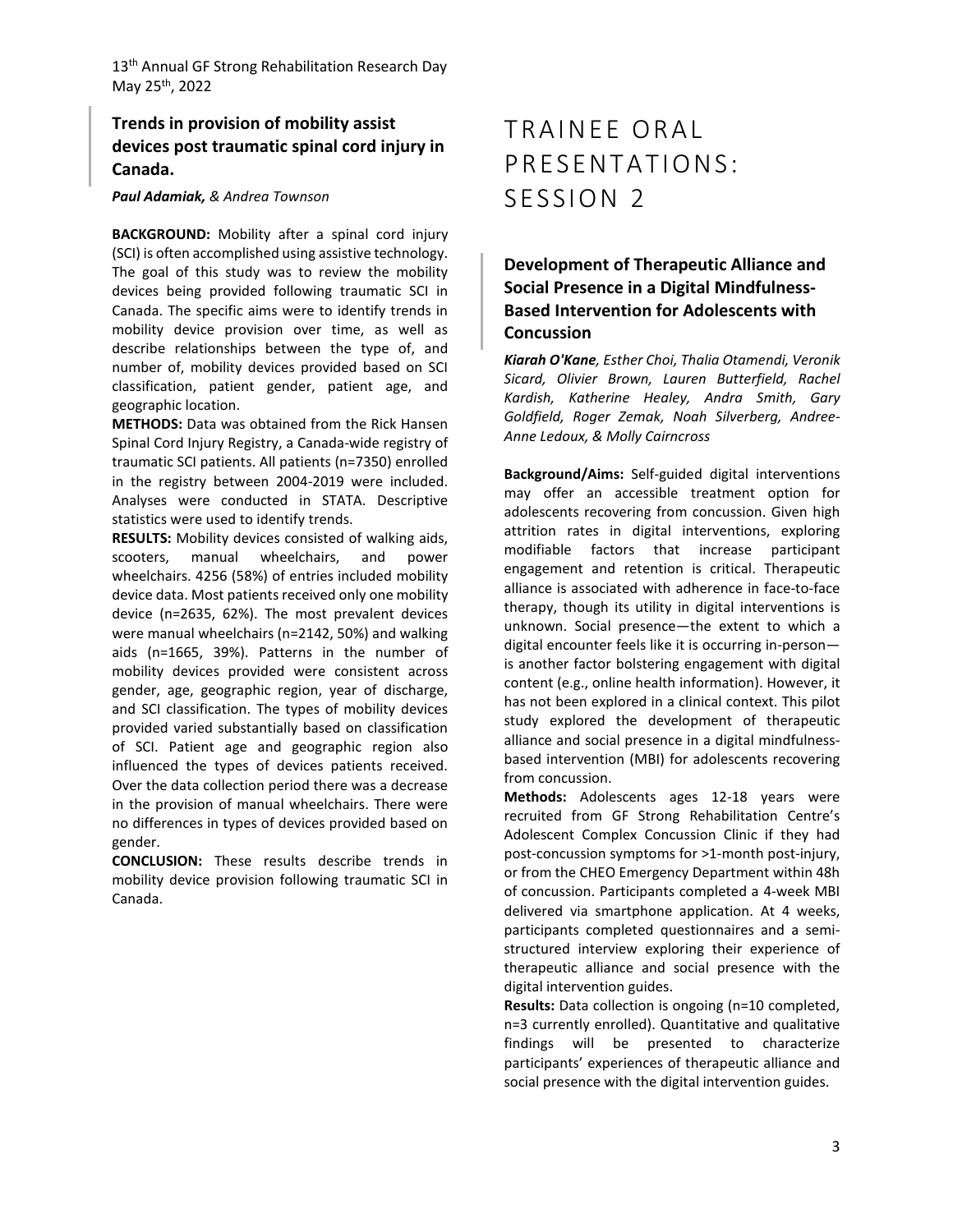**Conclusion:** Therapeutic alliance and social presence may be promising modifiable factors that increase participant engagement with self-guided digital interventions. Understanding the aspects of interventions important to the development of therapeutic alliance and social presence will inform subsequent modifications to the app.

# **Graded exposure therapy for adults with persistent post-concussion symptoms: A historical controlled trial**

*Mathilde Rioux, Gabriel McKeown, Penelope M.A. Brasher, Keith Owen Yeates, Ana-Maria Vranceanu, Deborah L. Snell, Molly Cairncross, William J. Panenka, Chantal T. Debert, Mark T. Bayley, Cindy Hunt, Matthew J. Burke, Andrew Baker, and Noah D. Silverberg* 

**Background/Aims:** Excessive avoidance of activities feared to trigger symptom exacerbation is associated with slow recovery from concussion. By targeting fear avoidance behaviour, graded exposure therapy (GET) may improve concussion outcomes. We aimed to determine whether GET is more effective than usual care at reducing post-concussion symptoms (PCS) and disability following concussion.

**Methods:** In a historical controlled design, we compared cohorts from two independent studies. All participants were recruited from the same concussion clinics. Participants receiving GET (N=30; 2019-2020) completed 16 videohealth sessions. The comparison group (N=62; 2017-2018) received usual care. Participants rated PCS severity (Rivermead Post Concussion Symptoms Questionnaire; RPQ) and disability (World Health Organization Disability Assessment Schedule; WHODAS 2.0 12-item) at clinic intake (median=2.6 months post-injury) and again median=2.3 months later.

**Results:** Mean raw RPQ change was -15.0 (SD=10.9) for the GET group and -5.3 (SD=11.5) for the comparison group, standardized mean difference=- 0.87 (95%CI=-1.33, -0.39). On the WHODAS, mean change was -5.2 (SD=4.2) Rasch points for the GET group and -3.4 (SD=5.1) for the comparison group, standardized mean difference=0.39 (95%CI=-0.83, 0.08). Repeated-measures ANOVAs to adjust for group differences in time of assessments yielded similar estimates. There was a main effect of time on the RPQ (p=.006) and WHODAS (p=.017) but the timeby-group interaction was only significant for the RPQ (p<.001).

**Conclusions:** PCS improved over time but more so for participants receiving GET compared to usual care. A similar, although weaker, pattern was apparent for disability. This non-randomized study supports GET as a potentially effective treatment for persistent PCS.

## **Association between DASH and shoulder muscle strength in upper trunk and panplexus brachial plexus injuries**

*Sahil Chawla, Sean Bristol, Kristine M Chapman, Chris Doherty, Alex Seal, Emily M Krauss, Cameron Cunningham, Russell O'Connor, Kristin Jack, & Michael J Berger* 

**BACKGROUND:** Muscle strength measured with Medical Research Council (MRC) grading is the most commonly reported outcome in patients with brachial plexus injuries (BPI), but it's unclear whether it correlates with functional outcomes. The objective of this study was to investigate whether shoulder muscle strength using MRC is associated with upper extremity function in patients with either an upper trunk pattern of injury, pan-plexus, or axillary palsy injury, with minimally impacted hand function.

**METHODS:** Data were obtained from a two-center prospectively collected database of peripheral nerve injuries. Upper extremity function was measured using the Disabilities of the Arm, Shoulder, and Hand (DASH) questionnaire. Muscle strength was assessed with MRC for elbow flexion, shoulder abduction and shoulder external rotation. A fourth MRC score was calculated as the sum of three MRC scores.

**RESULTS:** Twenty-one patients met inclusion criteria (mean age=51.7±16.2). The median DASH score was 53 (range, 18-88; CV, 34.7%). The median MRC Score for elbow flexion was 4+ (range, 0-5), shoulder abduction was 1 (range, 0-5), shoulder external rotation was 0 (range, 0-5), and sum score was 8 (range, 0-21). All subjects had greater than antigravity strength in their finger flexors and abductors (MRC>3). There was no significant correlation between DASH score and individual/sum MRC scores  $(p>0.05)$ .

**CONCLUS**ION: Our study demonstrated no relationship between DASH and MRC scores in patients with an upper trunk BPI pattern. This suggests other factors besides muscle strength more heavily influence DASH score. Further research is required to determine optimal outcome measures for individuals with BPI.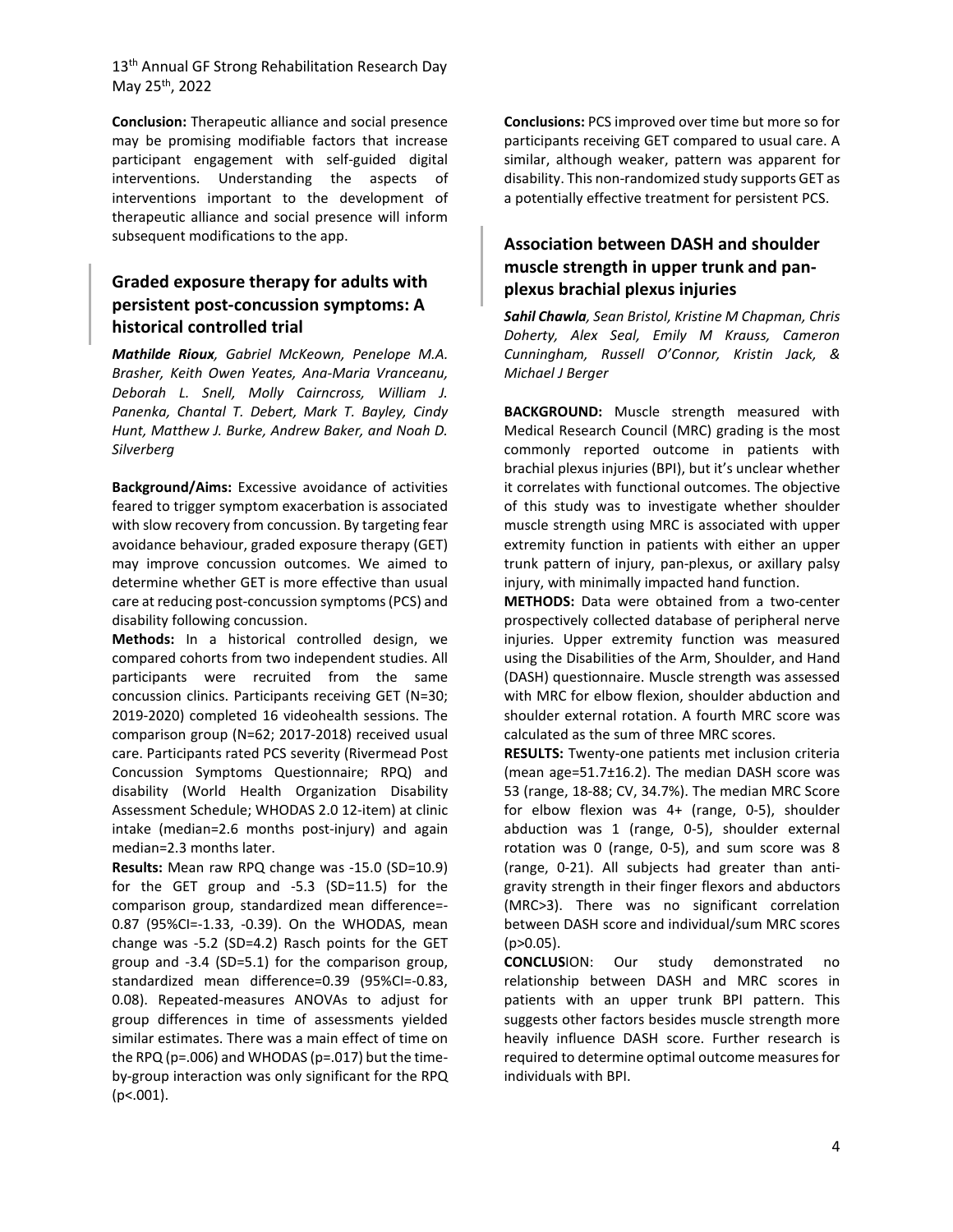## **Effect of Isometric and Isotonic Exercise on Total Knee Arthroplasty Outcome Systematic Review and Meta-Analysis**

#### *Farzad Ravari; William C. Miller; & Brodie Sakakibara*

**Background.** Knee osteoarthritis (OA) is one of the most common joint disorders that leads to the destruction of cartilage and disability, with a prevalence of 10% in males and 13% in females. Approximately every year 135,800 cases of total knee arthroplasty (TKA) are performed in Canada at a cost of \$1.4 B and almost all of them need rehabilitation for faster recovery and return to daily activity.

**Purpose.** The purpose of this study is the evaluation of the effect of rehabilitation before (prehabilitation) and after surgery on the outcome of TKA.

Study Selection. The study was RCT based on the PICO model in individuals more than 19 years old, with rehabilitation before or after surgery.

**Data Source.** The main sources of databases were Embase, Medline, and CINAHL, PubMed. The Covidence was used as a searching manager tool, and the quality of studies and outcomes were evaluated by the PEDro scale and the GRADE.

Data Extraction and Synthesis. Following reviewing the studies for data extraction, data synthesis was done by the RevMan tool.

**Limitations.** The quality of the evidence and heterogeneity of the studies due to baseline data missing in some studies were limitations of the study. **Results.** Prehabilitation statistically improved TUG and post-operative rehabilitation improved 6MWT, ROM, ADL, and QOL, but none of them significantly influenced pain score.

**Conclusion.** The study showed rehabilitation after surgery could have a statistical preference over the outcome, further studies are required to clarify the efficacy and effectiveness of rehabilitation before and after TKA.

# **DeepLabCut provides reliable kinematic data across a diverse array of tasks in young healthy and chronic stroke populations.**

#### *Ronan Denyer and Lara A. Boyd*

**Background/Aims:** Recent advances in artificial intelligence have facilitated the development of DeepLabCut1, an open-source software capable of precisely tracking discrete body parts of interest across time in video. Here we share data from a set of experiments with human subjects showing that (1) DeepLabCut derived kinematic measures are reliable, (2) DeepLabCut can capture kinematic data across diverse tasks, and (3) DeepLabCut can capture changes in reaching performance of chronic stroke participants.

#### **Methods/Results:**

First, young healthy participants performed key presses on a keyboard in time with flashing visual metronome stimuli while a video camera captured footage of their fingers. The timing of each key press was recorded by the computer while DeepLabCut was used to extract 2D position data for each video frame. The timing of movements derived from keyboard presses recorded by the computer correlated near perfectly with the timing of keyboard presses derived from the 2D position data ( $R = 1$ ,  $p < 2e-35$ ), indicating kinematic measures derived from DeepLabCut are reliable. Second, we present data from the TRack And Intercept Task (TRAIT)2, in which participants interact with an augmented reality system and perform reaches to move a spaceship across a television to intercept asteroids. We captured video footage of task performance by 2 moderately impaired chronic stroke participants and found that DeepLabCut reliably identified discrete body parts (wrist, elbow, shoulder) across video frames. We further found that the range of motion of reaching increased across 5,000 trials of practice.

**Conclusions:** Taken together, our findings suggest that DeepLabCut may represent a reliable open science alternative to costly proprietary motion capture systems, capable of supplying high quality kinematic data across a diverse array of tasks and clinical populations.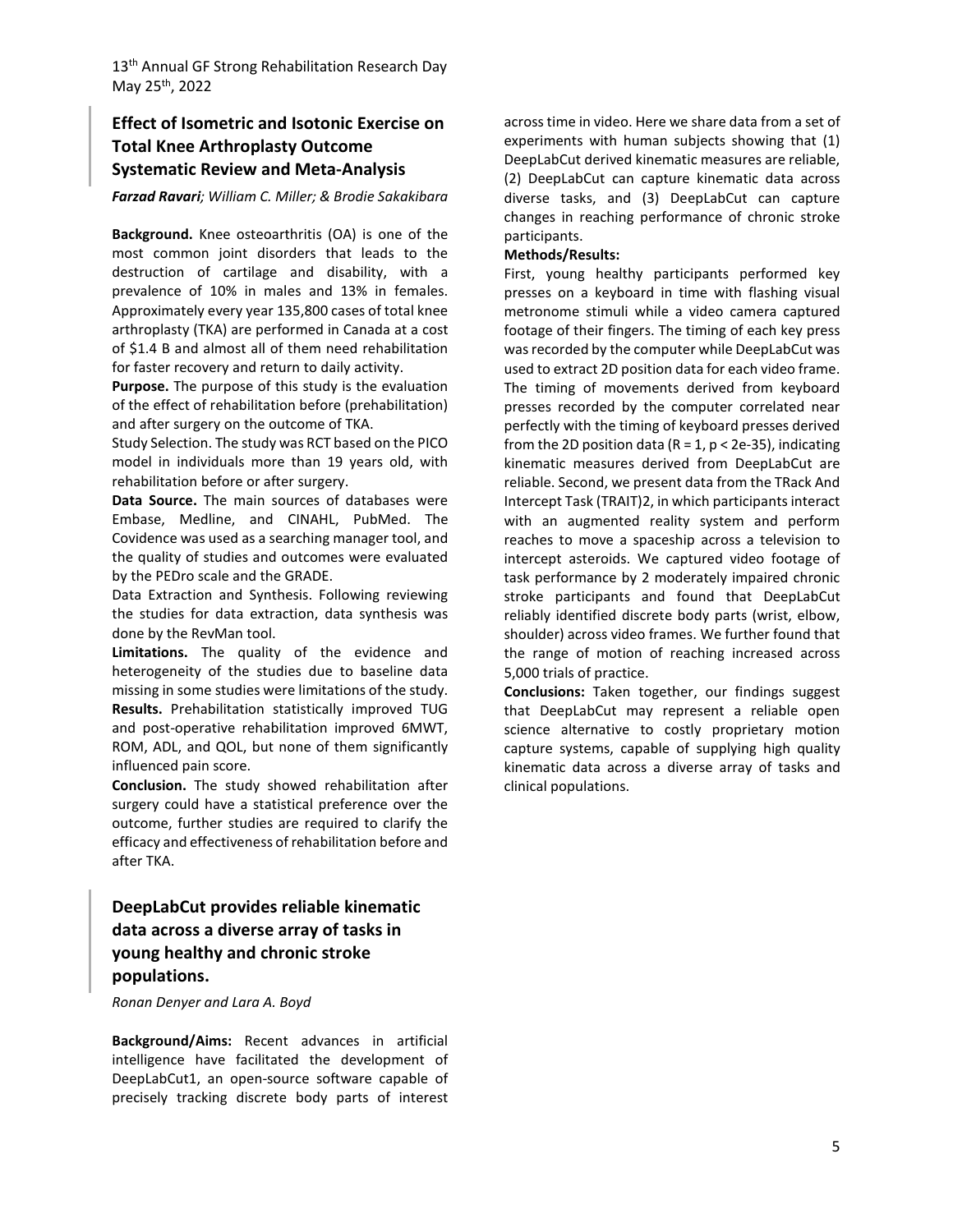# POSTER PRESENTATIONS:

# **Evaluation of the Quality of Current COVID-19 Resources Developed for Individuals with Spinal Cord Injuries**

*Pegah Derakhshan, William C. Miller, Ethan Simpson, Chris McBride, Jaimie Borisoff, Julia Schmidt, & W.Ben Mortenson*

**Background:** In a crisis such as the COVID-19 pandemic, there is a need for information on dealing with it among people with spinal cord injuries (SCI). Organizations provided resources, but many of them were generic. In some cases, the information was provided by dubious sources, contradictory, or not assessed for usability with individuals with SCI. This study reviewed the current COVID-19 web-based resources for individuals with SCI and evaluated their quality.

**Methods:** A scoping review for COVID-19-related online resources for individuals with SCI was performed by first identifying SCI-relevant authorities and, subsequently, targeted website searching using a systematic search strategy. The included resources were categorized based on their content and format (e.g., video, infographic, text). The WAVE Web Accessibility Evaluation Tool, the Quality of Life in Essential Tremor Questionnaire, DISCERN, and Infographic Design Rubric were used to evaluate the accessibility and quality of the resources.

**Results:** The search identified 71 SCI organizations and 10,538 potential resources. Based on inclusion and exclusion criteria, 173 resources were included and categorized based on their content into eight main domains: prevention, caregivers, exercise, COVID-19 impact, mental health, vaccine, nutrition, and telehealth. The average score for the quality of the text, infographic, and video resources are 10.1/28 (Range:3-24), 35.3/44 (Range:23-41), and 53.2/80 (Range:21-77), respectively.

**Conclusion:** Website resources mainly focused on preventing COVID-19. Only three of them addressed telehealth and virtual care during COVID-19 for individuals with SCI. The results of this study will help us develop an SCI-oriented toolkit for this pandemic and future ones.

# **Predicting life satisfaction among person with incomplete spinal cord injury who can ambulate**

*Murveena Jeawon B. Sc, Bethany Hase B. Sc, Susanna Miller BA, Janice J Eng PhD; Andrea Bundon PhD; Habib Chaudhury PhD, Jocelyn Maffin B. Sc, Ryan Clarkson Dipl, Jenna Wright BASc, & W. Ben Mortenson PhD*

**Background:** In Canada, currently 52% of people have incomplete tetraplegia, 18% have incomplete paraplegia and 30% have complete paraplegia or tetraplegia (RHSCIR 2019). People who have an incomplete spinal cord injury (iSCI) will regain some walking capacity, however, the majority of them will have impaired mobility (Zörner et al., 2013; Freschta et al., 2022). Although there has been considerable research exploring life satisfaction (LS) among people with SCI, much less is known about LS among people with iSCI who regain some walking ability. Purpose of the study: 1) to examine relationships between LS and socio-demographic factors in this group, and 2) to explore the perspectives of people with varying levels of LS (low, moderate, and high).

**Methods:** Semi-structured interviews and standardized measures of function, health, and life satisfaction were used to collect data for this mixedmethod study.

**Results:** The average age of the 24 participants was 55 years, and 46% of them were women. Gender, attended rehabilitation, marital status were strongly associated, and living situation was moderately associated with LS. The qualitative findings supported the quantitative findings, and also revealed how the neighbourhood/built environment was not supportive for people with iSCI who can walk but have mobility limitations. Participants with lower levels of LS reported feeling devalued by able-bodied people. **Conclusion:** Findings of this study suggest that the neighbourhood - built environment can be improved and the need for sensitivity training for the general population, which would help to reduce negative attitudes, misperceptions about invisible symptoms and promote inclusion.

# **The quality and availability of current breastfeeding guidelines for mothers with spinal cord injury: a narrative review**

*Laura McCracken, Leah Rosetti, Stacy Elliott, Amanda Lee, Shea Hocaloski, Karen Hodge, Ineta*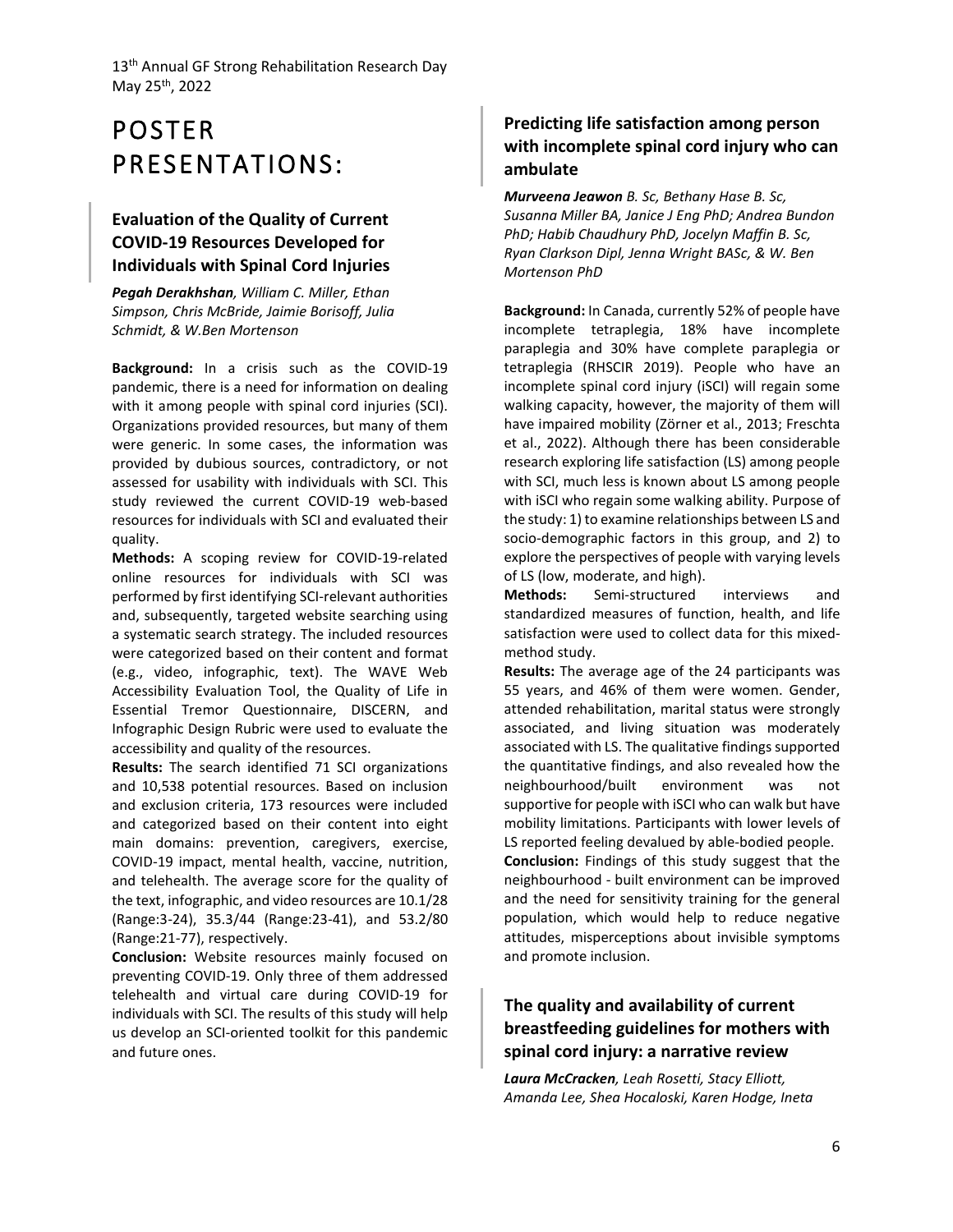*Zobina, Christina-Anastasia Rapidi, Prokopios Manthos, Aggeliki Galata, Tiev Miller, Raymond Chung, & Andrei Krassioukov*

**Background/Aims:** This narrative review aimed to (1) assess the quality of currently available guidelines for breastfeeding, and to (2) identify whether gaps exist regarding breastfeeding recommendations for mothers with SCI.

**Methods:** An environmental scan was performed to identify existing postpartum and breastfeeding guidelines. Guidelines were evaluated using the AGREE II tool by a group of 13 raters consisting of medical and research experts (n=10) as well as mothers with breastfeeding experience after SCI (n=3). A total of 7 guidelines were identified and evaluated using Domain 1 to determine applicability for mothers with SCI and Domains 2-7 if the guideline specifically targeted mothers with SCI. Scaled scores were calculated for each domain. Free marginal kappa with 95% confident intervals (95% CI) and % agreement were used for determining inter-rater agreement.

**Results:** Of the 7 guidelines appraised, only one mentioned SCI (Postpartum Care in SCI from BC Women's Hospital, scaled score=34.5%). There was large variability between domains with none being >50%, suggesting substantial limitations. Overall agreement ranged from 15.81% to 67.31% with slight to good inter-rater agreement between appraisers (n=13, kappa range=0.02–0.62, 95% CI: -0.05–0.80). All other guidelines were appraised for Domain 1 only (scaled scores range=0.5%–17.7%). Overall agreement ranged from 47.01%–93.33%, with fair to excellent inter-rater agreement between appraisers (n=10–13, kappa range=0.38–0.92, 95% CI: 0.03– 1.00).

**Conclusion:** Overall, we found that most guidelines did not specifically meet the needs of mothers with SCI and that developing new guidelines are needed moving forward.

# **Time commitment and perceived difficulty of cleaning catheters for re-use among adults with spinal cord injury**

*Liza Roik, Tiev Miller, Claire Shackleton, Soshi Samejima, Rahul Sachdeva, Matthias Walter, & Andrei Krassioukov*

**Background:** Bladder dysfunction is common among people with spinal cord injuries (SCI). Although intermittent catheterization (IC) is performed to facilitate routine voiding, IC is both time and resource intensive. Despite the potential risk for developing urinary tract infections, people with SCI often re-use their catheters. A known barrier of IC is the preparation (i.e., cleaning) of catheters for re-use.

**Objectives:** To assess (1) the time commitment, and (2) perceived difficulty in cleaning catheters for re-use among adults with neurogenic lower urinary tract dysfunction following SCI.

**Methods:** Two individuals with chronic SCI (1 tetraplegic, C7, AIS D, and 1 paraplegic L2/L3, AIS D, both  $\geq 1$  year since injury) participated. Using a standardized procedure (i.e., "Milton method" involving the dilution of 6mL of sterilizing solution in 1L of cold water for a final concentration of 0.6% sodium hypochlorite), catheter cleaning was timed for each participant. Catheter cleaning routine difficulty was assessed with a 5-point Likert scale. Motor function was assessed with the Upper Extremity Motor Score (UEMS).

**Results:** Cleaning time, motor impairment, and perceived difficulty were comparatively greater for the participant with tetraplegia (total cleaning time=25m:24s UEMS=45, average difficulty rating=2.1) than the participant with paraplegia (total cleaning time=20m:25s UEMS=50, average difficulty rating=1.9).

**Conclusions:** Our preliminary results suggest that cleaning catheters for re-use using this method is relatively more time-intensive and difficult for people with a higher neurological level of injury and more pronounced upper limb motor impairment. This study is currently on-going with a target sample of 20 participants.

# **Dance first, think later: A case-series on the cardiometabolic demands and psychosocial effects of wheelchair dancing in people with spinal cord injury**

*Tiev Miller, Claire Shackleton, Soshi Samejima, Ali Hosseinzadeh, Amanda H.X. Lee, Rahul Sachdeva, Tom E. Nightingale, & Andrei V. Krassioukov*

**Background:** This case-series investigated the energy expenditure, cardiovascular responses and psychosocial outcomes during two wheelchair dancing routines with different tempos.

**Methods:** Three individuals with chronic, nontraumatic spinal cord injuries (SCI) [males, age: 42±13 years, C3-T12, AIS D, schwannoma=1,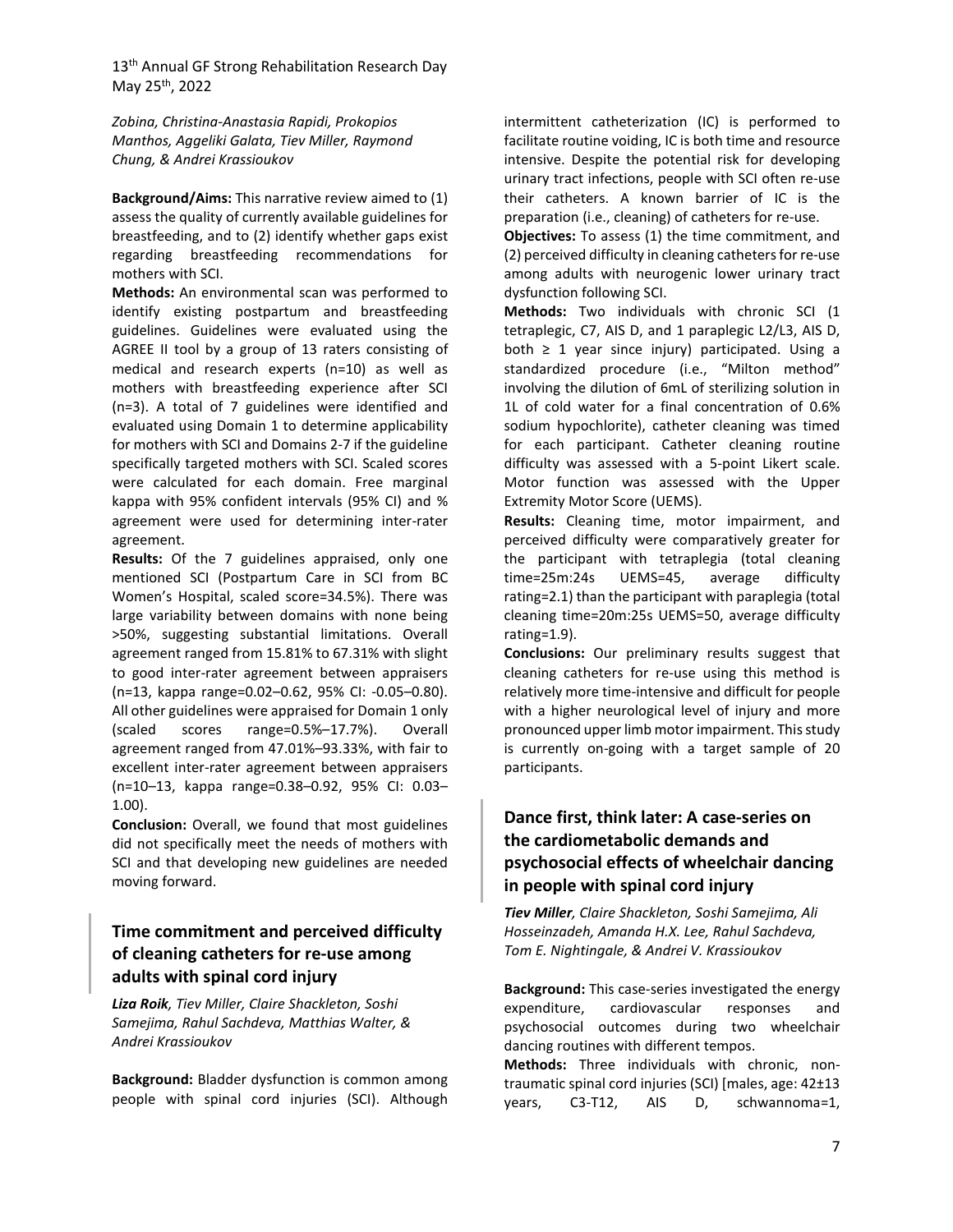poliomyelitis=1, ependymoma=1] performed one slow (Rumba, 80 bpm) and one fast (Salsa, 170 bpm) wheelchair dance routines. Physiological [heart rate (HR), blood pressure (BP), relative oxygen consumption (VO2), metabolic task equivalent (MET)] and psychosocial parameters [ratings of perceived exertion (RPE), enjoyment (EES) and Brunnel Mood Score (BRUMS)] were measured pre, during, and post-dancing.

**Results:** All participants showed an elevation in HR and relative VO2 from rest to dancing with a subsequent decrease in these parameters post-dance for both routines (HR: rest=72.7±18.9bpm, dance=83.9±18.6bpm, post-dance=76.5±15.1bpm; relative VO2: rest=3.14±0.44ml/kg/min, dance=6.83±2.10ml/kg/min, postdance=4.67±1.17ml/kg/min). Relative to the slow dance routine, two out of three participants demonstrated greater ΔHR, Δabsolute VO2, Δrelative VO2, ΔRPE and ΔEES during the fast dance routine. For all three participants, METs ranged from 1.7-2.4 (slow) and 2.1-3.8 (fast), suggesting the intervention was of light to moderate intensity for slow and fast dance routines, respectively. Enjoyment ratings ranged from "quite a bit" to "extremely" (EES=5-6, slow; EES=6-7, fast). No differences were observed for BRUMS subscales.

**Conclusion:** This case-series offers a preliminary understanding of the acute cardiometabolic and psychosocial responses to wheelchair dance routines of differing intensities performed by individuals with SCI. Responsiveness observed among these participants suggests the potential use of wheelchair dance for promoting physical activity and improving psychological well-being.

# **The Long-Term Effect of Cervical Transcutaneous Spinal Cord Stimulation on Cardiovascular Regulation in Chronic Cervical Spinal Cord Injury: A Case Study**

*Kawami Cao, Soshi Samejima, Tristan W. Dorey, Claire Shackleton, Tiev Miller, Laura McCracken, Rahul Sachdeva, & Andrei Krassioukov*

**Background:** Cervical spinal cord injury (SCI) disrupts sympathetic cardiovascular control, often leading to blood pressure (BP) dysregulation including orthostatic hypotension (OH). Heart rate variability (HRV) and BP variability (BPV) assess autonomic balance. We aimed to investigate whether cervical transcutaneous spinal cord stimulation (TSCS)

reduces OH severity by improving autonomic cardiovascular control. We hypothesized that TSCS improves control of sympathetic activity without adverse cardiovascular effects.

**Methods:** A 29-year-old female with chronic C6 motor-complete SCI and symptomatic OH underwent two months (3x/week, 90minutes/session) of cervical TSCS (LIFT System, ONWARD medical, N.V.) and upper extremity exercise. Electrocardiogram and continuous BP were recorded at rest and during the Head-Up Tilt Test (HUTT) pre- and post-intervention. Frequency-omain analyses of resting RR-intervals and systolic BP extrapolated autonomic influences on the cardiovascular system. Low-frequency (LF, 0.04- 0.15Hz) and high-frequency (HF, 0.15-0.4Hz) power were used for analysis.

**Results:** The participant exhibited improved resting systolic BP (96mmHg to 119mmHg) and reduced OH severity (-56.9mmHg to -24.5mmHg) from baseline to post-intervention. HRV at rest showed increases in LF and HF power post-intervention, suggesting increased autonomic activity. LF power of BPV at rest increased post-intervention, possibly indicating improved sympathetic activity of the vasculature. There were no adverse cardiovascular effects.

**Conclusion:** This is a preliminary investigation of the effects of cervical TSCS on autonomic cardiovascular regulation in chronic cervical SCI. Results show improved resting BP and BP control during orthostatic challenge. Concomitant changes in HRV and BPV following long-term cervical TSCS suggest amelioration of SCI-related cardiovascular dysfunction through sympathetically mediated vascular tone.

# **Effect of Fixed ratio Oxycodone/Naloxone (Targin) on Pain and Constipation Control in an Individual With Chronic Spinal Cord Injury: A Case Report**

*Rahul Sachdeva, Ali Hosseinzadeh, Aaron Rizzardo, Andrea Maharaj, Michael Berger, & Andrei Krassioukov\**

**Background:** Among the spinal cord injury (SCI) population, about 60% of patients develop pain within days to weeks post-injury, which ultimately persists into chronic stages. Opioids are widely used in this population and have efficacy in treating chronic pain, but they may not be well-tolerated due to consequences such as opioid induced constipation (OIC). Moreover, the superimposed effect of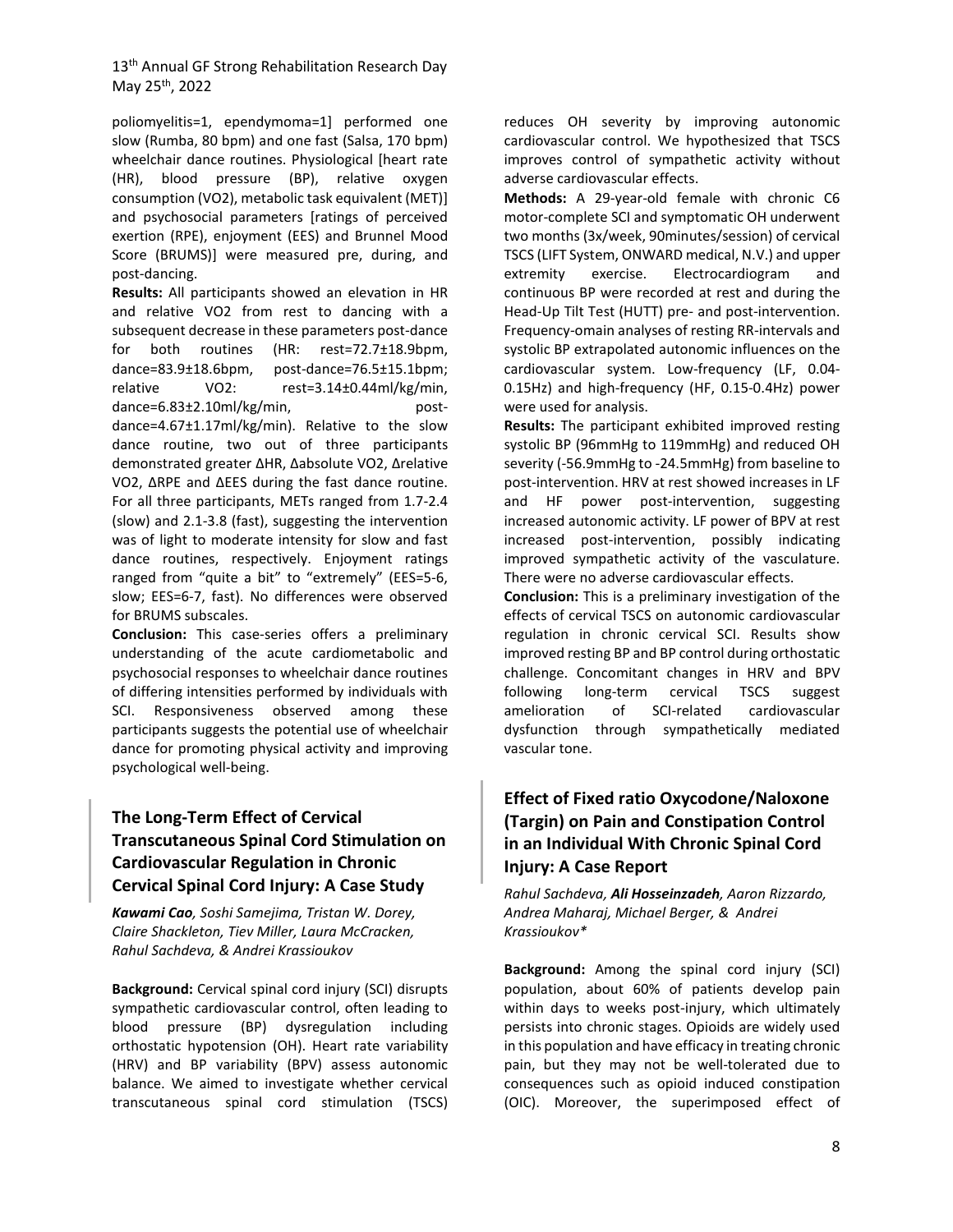neurogenic bowel and OIC may increase severity of autonomic dysreflexia (AD) episodes, reduced quality of life and discontinuation of medication. Various clinical trials have shown efficacy of combination oxycodone/naloxone (Targin®) in decreasing OIC in cancer patients, while population of spinal cord injury (SCI) is understudied. The following case report describes the effectiveness of Targin® on controlling pain and OIC, as well as autonomic functions in SCI population.

**Methods:** A 55 year-old male with C5 AIS-A tetraplegia who underwent opioid treatment for 9 years was recruited. The pain severity was assessed using revised McGill short form (SF-MPQ-2) and visual analog scale of pain (VAS) questionnaires. The bowel function was assessed using patient assessment of constipation symptoms (PAC-Sym) and quality of life (PAC-QoL). The autonomic function was evaluated via 24-hour ambulatory blood pressure monitor.

**Results:** Following the 8-week course of the clinical trial in 2020, Targin@ alleviated patient's pain severity by at least 67%, improved both bowel function and satisfaction and decreased the severity of bowel management associated AD by 24.8%.

**Conclusion:** This case study shows the possible effectiveness of Targin® in managing chronic pain and OIC following SCI.

## **Adaptation of Physiological Arousal and Step Symmetry During a Split-Belt Walking Paradigm**

*Eric McGinn, Stephanie Ross, & Courtney Pollock*

**Background:** It has been shown that an individual's perception of challenge/risk of negative outcomes such as falling, can influence the motor control of balance performance. Electrodermal activation (EDA) provides an objective measurement of arousal associated with these perceptions. It is established that when asymmetrical walking conditions are imposed during split-belt treadmill walking, participants will adapt step length bilaterally to achieve a symmetrical gait pattern despite asymmetric belt velocities. Aims: Our principle aim for this study was to develop a fundamental understanding of how physiological arousal changes during gait adaptation to a split-belt walking challenge.

**Methods:** Participants Healthy people 19-40 years old will perform a walking paradigm that includes two familiarization conditions, a split-belt condition, and a

de-adaptation condition. EDA will be measured by quantifying conduction between two electrodes on the hand. Measures: Step-length asymmetry will serve as our indication of motor adaptation. Both EDA and step-length asymmetry will be fit with an exponential function ( $y = a * e^{\Lambda}$ (-x/t) + c) and the decay constant (t) will be calculated to quantify the overall rate of adaptation for both measurements during the split condition.

**Preliminary Results:** Based on our pilot data (n=4), EDA and step-length asymmetry adapt according to the exponential function above. We have observed consistently lower t-values for EDA compared to steplength asymmetry, suggesting that EDA adapts more rapidly than step-length asymmetry.

**Conclusion:** We believe that our study will demonstrate a relationship between EDA and motor adaptation, which can then be built upon in future studies.

# **Access to neurorehabilitation interdisciplinary outpatient programs in British Columbia**

*Nathan Chen, Andre Prescott, & Paul Winston*

**Aim:** This survey explored access to British Columbia (BC) hospital-based neurorehabilitation outpatient programs (HB-NROPs).

**Methods:** Interviews with rehabilitation-focused health care providers across regions of BC were conducted.

**Participants:** Twelve individuals were practicing physiatrists, one was a physiotherapist, one was an orthotist, and one was a rehabilitation program coordinator.

**Results:** Wait times for HB-NROPs were up to three months for initial appointments and inclusion criteria was variable. Two HB-NROPs had occasional access to specialized physicians. Informal communication methods were preferred modes of collaboration.

**Conclusion:** BC HB-NROPs varied in access, use of interdisciplinary care and outcome measures used to measure performance. The lack of coverage for nonphysician services may be a barrier to collaborative care in the community. Future projects should explore solutions to improve funding and equal access to BC HB-NROPs.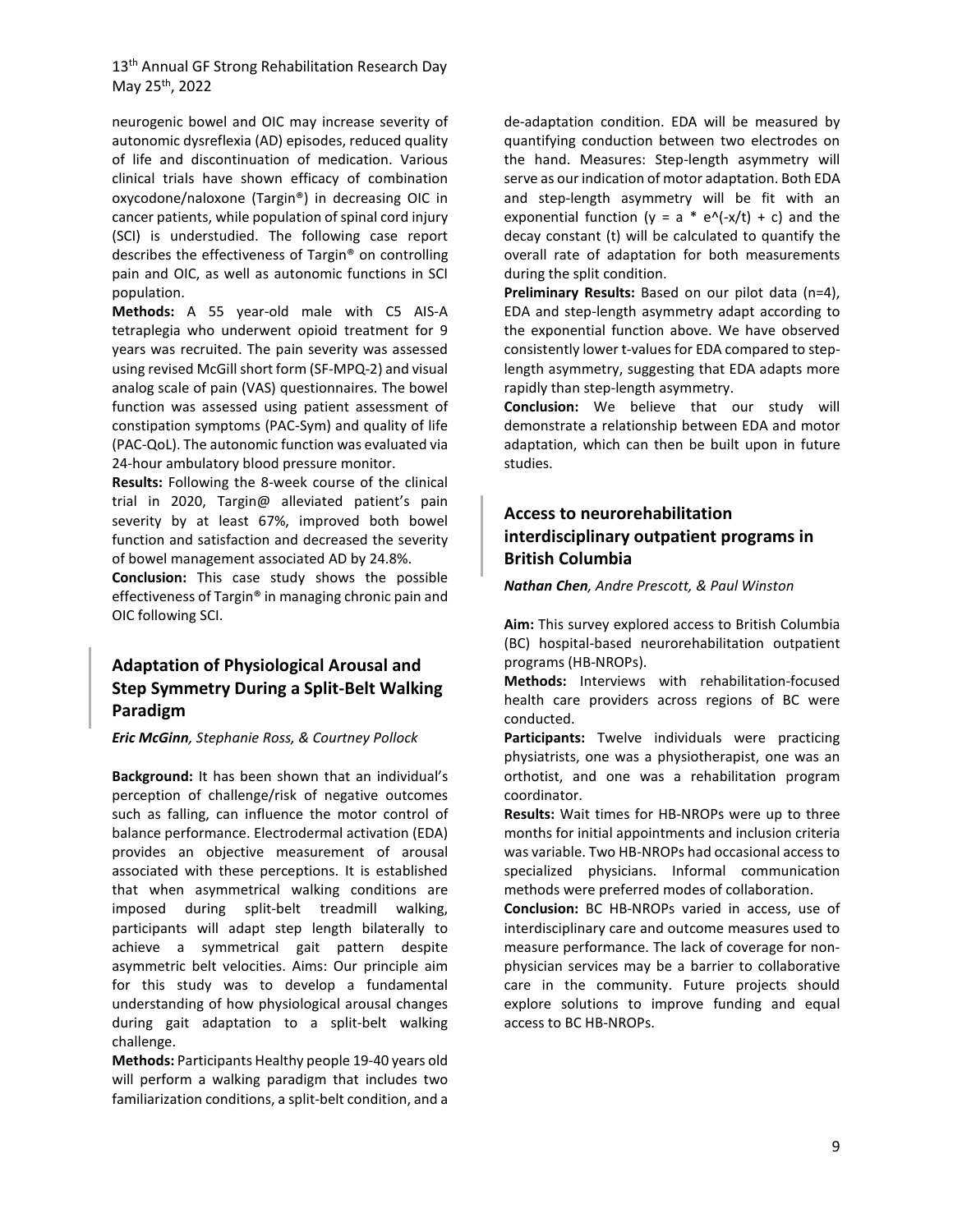# **Ultrasonographic Evaluation of Muscle Quality after Anterior Interosseous to Ulnar Nerve Transfer for Chronic Cubital Tunnel Syndrome**

*Lee Bauer, MD, BSc, Michael Berger, MD, PhD, BSc, FRCPC, Chris Doherty, MD, MPH, FRCSC, Sean Bristol, MD, FRCSC, Emily Krauss, MD, BSc, MSc, FRCSC, Alex Seal, MD, FRCSC, Kristin Jack, MD, FRCPC, Kristine Chapman, MD, FRCPC, Russel O'Connor, MD, FRCPC, & Cameron Cunningham, MD, FRCPC*

**Background:** Surgical management for chronic cubital tunnel syndrome (CCTS) may be augmented by transferring a branch of the anterior interosseous nerve (AIN) supplying pronator quadratus (PQ) to the distal ulnar motor bundle (AIN-U), to improve ulnar intrinsic muscle strength. Our study used ultrasound to measure muscle quality after AIN-U.

**Methods:** 8 adults (2 females and 6 males, mean age 57 ±12 years) were evaluated at a mean 34 ±15 months post AIN-U. Dominant arms of 8 healthy individuals (3 females and 5 males, mean age  $32 \pm 6$ years) were evaluated as controls. Ultrasound images were captured of the first dorsal interossei (FDI), abductor digiti minimi (ADM), and PQ. Images were manually segmented to determine muscle thickness and mean echogenicity. We also obtained Compound muscle action potential (CMAP) amplitudes of FDI and ADM.

**Results:** Comparing AIN-U arms to controls, there was significant difference in FDI echogenicity (105.9 ±18.9 vs. 58.0 ±14.3, p=0.0086), and PQ echogenicity (140.0 ±14.0 vs. 61.6 ±14.4, p=0.0022), but no significant difference (p>0.05) in FDI thickness, ADM thickness, ADM echogenicity or PQ thickness. Echogenicity correlated significantly with CMAP in FDI (r=-0.71, p=0.0002), but not in ADM.

**Conclusions:** Our study demonstrates: 1) after AIN-U in CCTS, FDI muscle echogenicity is still increased compared to controls, indicative of irreversible muscle fibrosis, 2) ADM echogenicity was similar between AIN-U and control groups, likely reflective of the preferential fascicular involvement of FDI in CCTS, 3) FDI muscle echogenicity negatively correlates with CMAP amplitude, highlighting the utility of this parameter in clinical evaluations.

## **Ultrasound Evaluation of Critical Forearm Muscles Involved in Grasp Function**

*Emmanuel Ogalo BKin, MSc Candidate, Hannah Ro, & Dr. Micheal Berger, MD, PhD*

**INTRODUCTION:** Evaluating critical muscles responsible for grasp function following neuromuscular disease bears increasing significance. Ultrasound (US) may be a useful alternative to electrodiagnostic assessment.

**OBJECTIVE:** To determine optimal US measurement sites exhibiting the highest degree of reliability for maximal cross-sectional area (CSA) and muscle thickness (MT) measurements in clinically relevant forearm muscles involved in grasp.

**METHOD:** Cross-sectional B-mode images were captured in 19 healthy participants (age=24.7±8.2; 13F, 6M), using standardized gain, depth, and frequency settings. Images were obtained in 2cm increments from fixed forearm anchor points (lateral epicondyle for extensor carpi ulnaris (ECU), ulnar styloid for extensor Indicis (EI), and the wrist crease for flexor pollicis longus (FPL). CSA and MT were measured at each site. US scans were performed by an experienced examiner and a student with limited US experience (n=10).

**RESULTS:** Intraclass correlation coefficient (ICC) with 95% confidence intervals (CI) for maximal CSA was 0.98 for ECU (CI: 0.91-0.99), 0.89 for EI (95% CI, 0.40- 0.97), and 0.95 for FPL (CI: 0.81-0.99). ICC for maximal MT measurement was 0.98 for ECU (CI: 0.91-0.99), 0.90 for EI (CI: 0.59-0.98), and 0.87 for FPL (CI: 0.48- 0.97). The correlation between maximal CSA and MT was weak-moderate (ECU r=0.02, EI r=0.58, FPL r=0.31). Normative values for CSA and MT, as well as optimal scanning sites for these muscles were also determined.

**CONCLUSION:** US evaluation of MT and CSA exhibit excellent interrater reliability. Standardized measurement locations and normative data may improve the accuracy of US evaluation of MT and CSA when monitoring adaptations to neuromuscular disease affecting forearm muscles.

# **Assessing the Usefulness of Electrodiagnosis in Patients with Complex Regional Pain Syndrome: Informing Diagnosis and Management**

*Fraser MacRae, Ève Boissonnault, Paul Winston*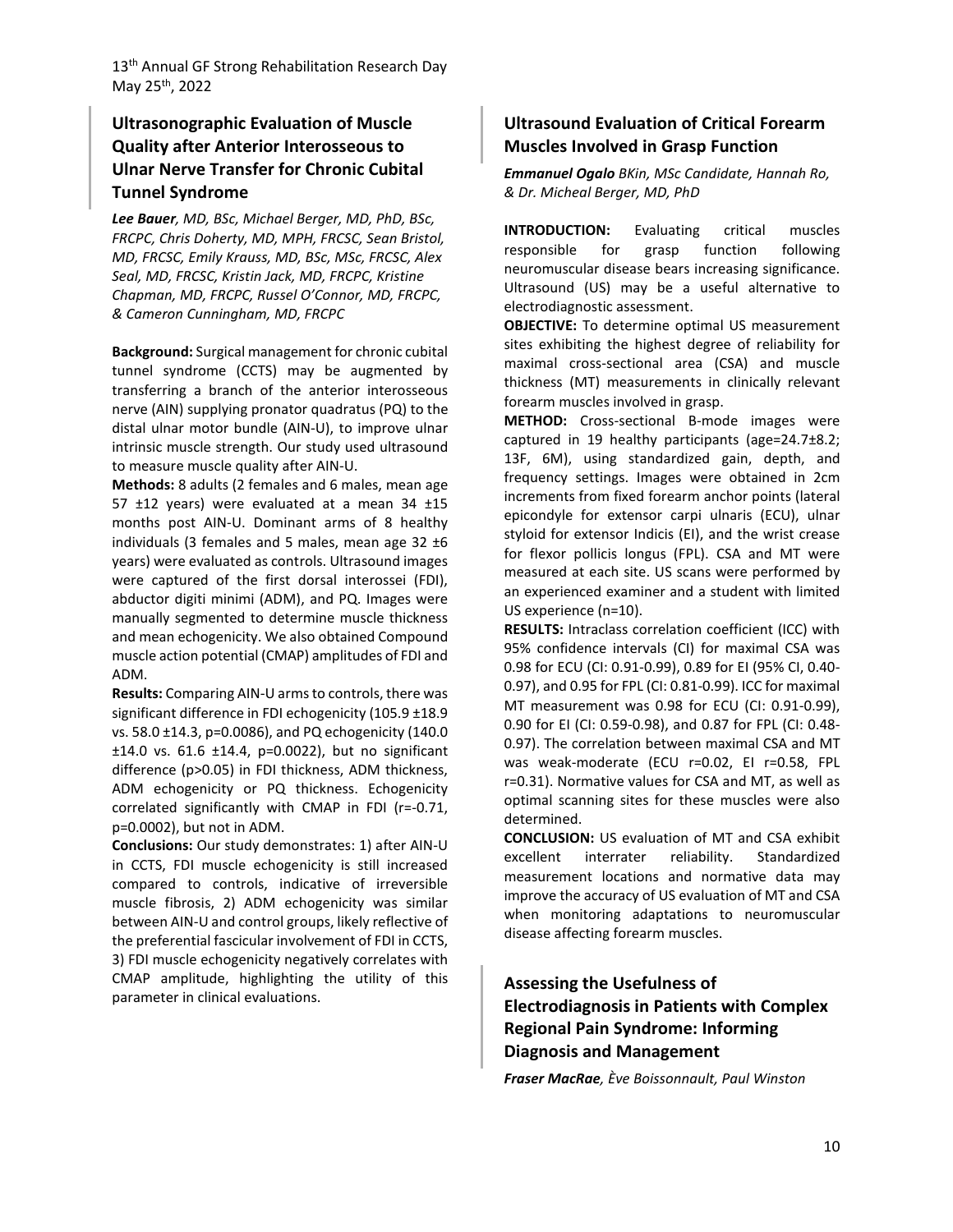**Objective:** To categorizes the diagnosis and treatment of nerve injuries in CRPS patients based on electrodiagnostic findings.

**Design:** Retrospective cohort analysis of patients diagnosed with CRPS.

**Setting:** Outpatient physical medicine and rehabilitation clinic.

**Subjects:** Patients who had abnormal electrodiagnostic findings, with CRPS.

**Methods:** A database was created of all patients treated for CRPS with electrodiagnostic findings. Patients were analyzed by type of nerve injury, treatment, and outcome.

**Results:** 41 participants fit into three groups. (1) Those who have a discrete nerve injury that likely occurred at or around the time of the initial traumatic CRPS inciting event ( $n = 21$ ). (2) Those who had an isolated median neuropathy and later developed CRPS ( $n = 16$ ), (3) Those who developed a discrete nerve injury due to the sequelae of their CRPS manifestations ( $n = 4$ ).

Category 1 patients likely had symptoms either CRPS I or II, as the difference between the sub-types is not concrete. Category 2 patients likely had pure CRPS II discrete nerve injury instigating CRPS symptoms. Category 3 patients likely had compression of a peripheral nerve due to the inflammation of CRPS I.

**Conclusions:** The use of electrodiagnosis offers insight into the nature of the injuries and may reveal missed diagnoses of the presence of discrete nerve injuries. The results of electrodiagnosis can inform best practice interventions and assist in the diagnosis and treatment of CRPS. We recommend integrating electrodiagnostic measures as potential screening tools during the assessment of suspected CRPS. Nerve specific interventions may be beneficial.

## **Canadian Physicians' Use of Perioperative Botulinum Toxin Injections to Spastic Limbs: A Cross-sectional National Survey**

*Farris Kassam, BSc, Sepehr Saeidiborojeni, MD, Heather Finlayson, MD, FRCPC, Paul Winston, MD, FRCPC, & Rajiv Reebye, MD, FRCPC*

**Background/Aims:** Perioperative botulinum toxin (BoNT) injections are known to lead to a reduction of pain and spasticity. The aim of this paper is to investigate the practice patterns of Canadian physicians who use perioperative BoNT injections to improve surgical outcomes on spastic limbs.

**Methods:** A cross-sectional national survey composed of an invitation email and an 18-item questionnaire was disseminated by a national physical medicine and rehabilitation (PM&R) society to 138 physician members involved in spasticity management.

**Results:** Most respondents (74%) used BoNT injections for perioperative treatment for patients with limb spasticity undergoing surgery. Of those surveyed, 65% of physicians used BoNT preoperatively, 21% used BoNT intraoperatively, and 24% used BoNT postoperatively.

Of the physicians who performed BoNT injections preoperatively, 6% performed BoNT injections 7 to 12 weeks preoperatively, 32% performed BoNT injections 4 to 6 weeks preoperatively, 47% performed BoNT injections 2 to 3 weeks preoperatively, and 15% performed BoNT injections 0 to 1 week preoperatively. The majority of physicians (85%) responded that injecting BoNT perioperatively may improve a patient's surgical outcome and all of the participants (100%) stated that BoNT did not contribute to any perioperative complications or adverse effects. Qualitative responses emphasized that successful outcomes from the perioperative BoNT were linked to enhanced collaboration with surgeons.

**Conclusion:** The optimal timing for perioperative BoNT was suggested to be 2 to 3 weeks before the surgery by 47% of survey respondents. All participating physicians responded that perioperative BoNT did not contribute to any known perioperative complications or adverse events.

# **Cryoneurolysis of the femoral nerve for the treatment of focal spasticity in two ambulatory patients**

*Ève Boissonnault, Fraser MacRae, Mahdis Hashemi, & Paul Winston*

**Background:** Spasticity of the lower limb may lead to reduced knee flexion and impair gait in Multiple Sclerosis (MS). Cryoneurolysis is an emerging technique for spasticity management.

**Aims:** To demonstrate cryoneurolysis of the femoral nerve to the rectus femoris for the longer-term management of spasticity.

**Methods:** Two patients with a history of MS, undergoing lower limb spasticity, are followed. One had previously undergone cryoneurolysis of the ipsilateral tibial nerve. Cryoneurolysis of the femoral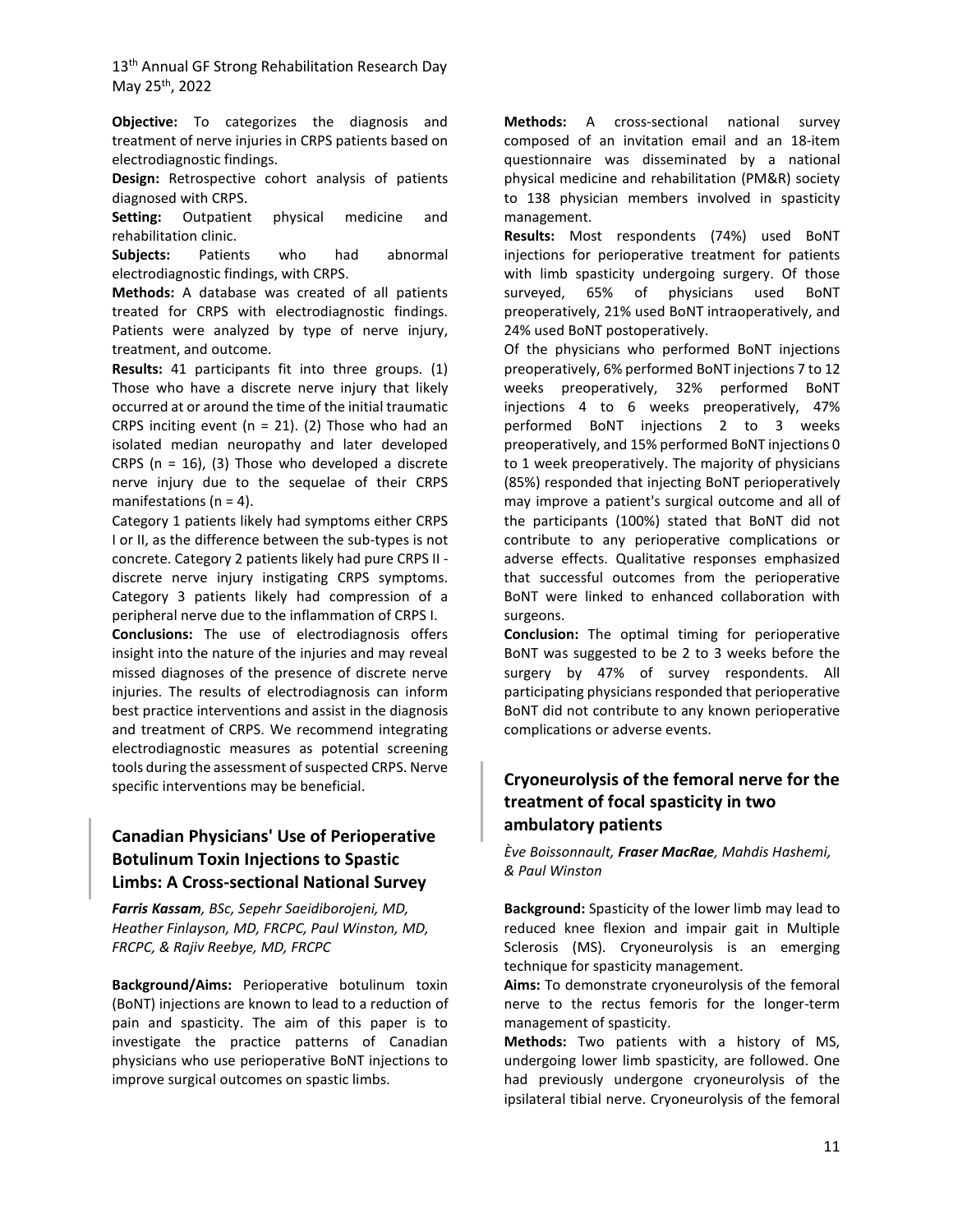nerve was performed under ultrasound and electrical stimulation guidance. 3 lesions were created by freezing at different places along the nerve.

# **Results:**

#### One Month

Patient 1: Modified Ashworth Scale (MAS) improved from 3 to 2. V1 and V3 (Tardieu Scale) did not change (115°, 70°). V2 increased from 35° to 45°. 10m walk time quickened from 20.14s to 12.55s with a hip flexion assist and from 21.15s to 13.17s without.

Patient 2: MAS improved from 2 to 1; V1 increased from 130° to 145°; V2 improved from 50° to 65°. The 10m walk time worsened marginally (7.86s before, 8.12s after).

#### Three Months

Patient 1: MAS remains at 2; V1, V2, and V3 increased to 125°, 55°, and 75° respectively; the 10m walk test improved to 12.49s with a brace and slowed to 14.82s without a brace.

**Conclusion:** Cryoneurolysis is effective as a novel treatment for lower limb spasticity in MS. This treatment may be considered for patients presenting with lower limb spasticity resulting in reduced knee flexion.

### **Patient perspectives on interdisciplinary peripheral nerve trauma care**

*Aidan Pye BSc, Suzy Stanton, Sean Bristol MD2, Kristine M. Chapman MD and Michael J. Berger MD, PhD*

**Background/Aims:** Peripheral nerve injury (PNI) is a debilitating condition leading to muscle weakness, chronic pain, and loss of function. PNIs are treated through interdisciplinary clinics in many Canadian centers, where patients see surgeons, neurologists, physiatrists and electrodiagnostic. The purpose of this study was to assess patients' perceptions of the effectiveness of the delivery of care and healthcare information in an interdisciplinary PNI clinic.

**Methods:** A cross-sectional study was undertaken using a survey. Participants were patients of an interdisciplinary PNI clinic. The survey included 5 point Likert scales for measuring patient understanding and open-ended questions- these were categorized into themes using conventional content analysis. The survey was co-designed by a patient-partner.

**Results:** Twenty complete responses were obtained; 65% were male, 35% were female and the mean age was 42.6±17.8. Median scores of 4 for patient understanding of the testing purposes, test results, nerve recovery, and surgical decision-making, were obtained. When asked about improving the clinical experience, 58% indicated no improvements were necessary, while 17% indicated the clinic felt overwhelming. When asked about positive aspects of their clinical experience, 64% appreciated the team approach, 27% valued the informative nature of the clinic, and 27% appreciated the progress they felt when providers at the clinic performed nerve testing. **Conclusions:** The results of this study demonstrate that patients with PNI have positive perceptions of delivery of care and information in an interdisciplinary peripheral nerve clinic. These results provide insight into how interdisciplinary care may be beneficial to PNI patients.

### **Subjective Memory Problems After Concussion**

*Edwina Picon, Dr. Noah Silverberg, Dr. Daniela Palombo, & Dr. Rebecca Todd* 

**Background/Aims:** Subjective memory problems forgetting names, leaving important objects at home are among the most common lingering concussion symptoms. Memory complaints after concussion are largely unrelated to injury severity, objective memory performance, or neuroimaging metrics of the brain's structural integrity and may be a manifestation of Functional Cognitive Disorder (FCD). Biased metacognition, i.e., misjudging one's own cognitive performance and abilities as worse than they actually are, might be a key mechanism underlying FCD and can be conceptualized moment-to-moment, as local metacognition (i.e., judgment of confidence in a decision) and more generally, as global metacognition (longer-term evaluations of overall cognitive performance). We aim to investigate whether local and global metacognition correlate with memory perfectionism, a psychological factor thought to contribute to FCD. We hypothesize that participants with possible-FCD-after-concussion will display greater metacognitive bias on a memory task and higher scores on functional memory symptom questionnaires compared to healthy controls.

**Methods:** A cross-sectional study of adults with (n=35) and without (n=20) a recent concussion. Participants completed questionnaires,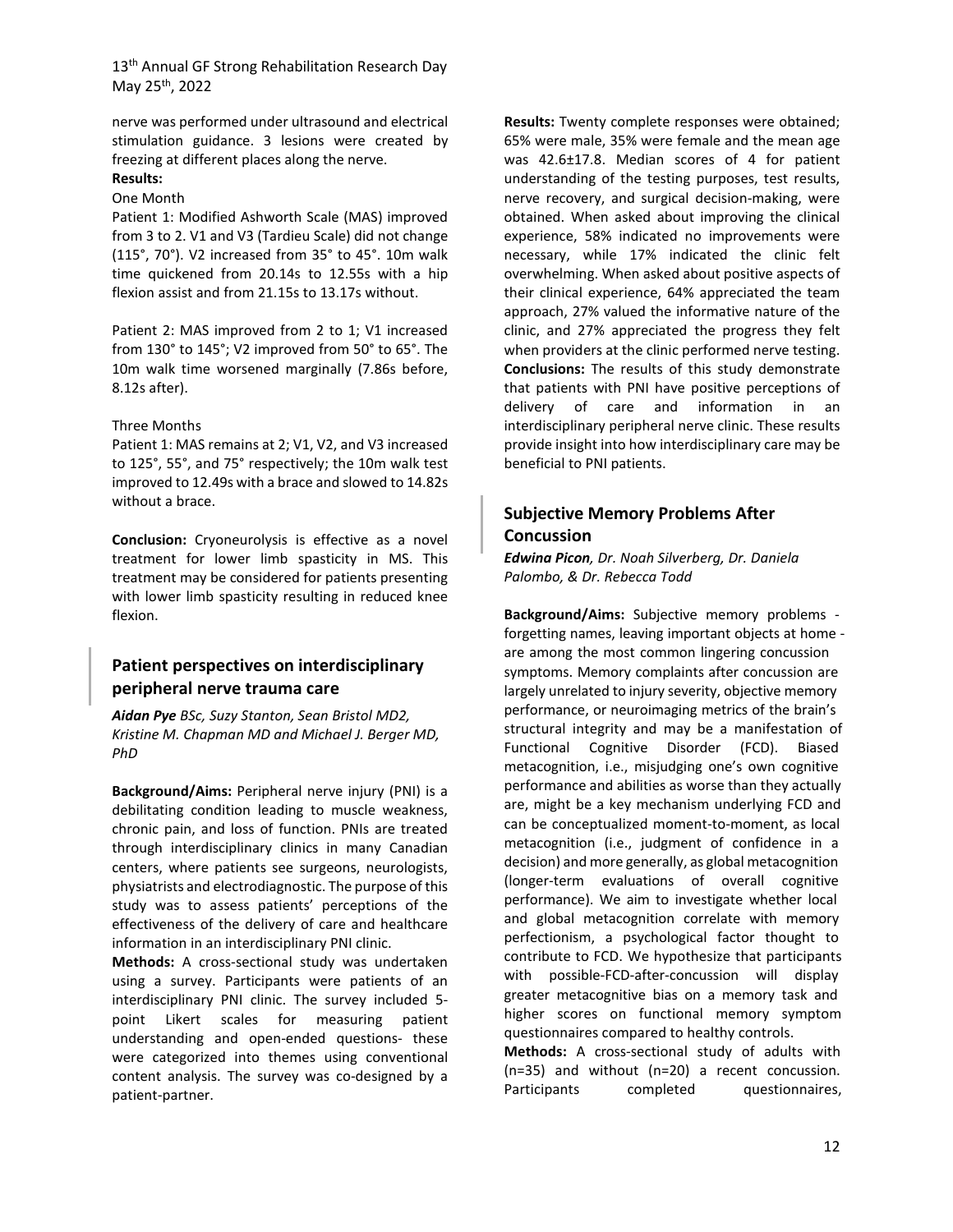neuropsychological and performance validity testing with an experimenter over Zoom, and a metacognitive memory and perception task.

**Results:** Preliminary results indicate that the possible-FCD-after-concussion-group has similar memory performance, memory perfectionism, and local metacognition compared to the control group, despite having a higher functional cognitive symptom burden.

**Conclusion:** Lingering subjective memory problems after concussion might be indicative of a functional cognitive disorder, especially when objective memory performance is unimpaired. Intact local but impaired global metacognition seems to be a unique characteristic of this population.

#### **Priorities For Quality Of Life After TBI**

#### *Jasleen Grewal, Dr. Julia Schmidt, & Anika Cheng*

Traumatic brain injury (TBI) is highly prevalent injury with serious long-term consequences. Individuals with TBI experience high rates of poor health and social outcomes such as reduced physical capacity, limited social participation, issues with mental health, and unstable housing. Given these impacts, individuals with TBI can experience reduced quality of life (QOL). Clinicians work with individuals with TBI to help improve their engagement in daily life thereby, improving QOL. While existing research indicates various factors involved in promoting QOL after TBI, there is limited research using patient-partnered approaches on priorities to improve QOL from the perspective of people with lived experience. In this study we will conduct a mixed-methods study to identify individual's priorities for QOL post-injury. A structured consensus process, the TRIAGE method, will be used to collect information through focus groups with individuals with TBI. Qualitative data analysis of will be conducted using thematic analysis; quantitative data will be analysed using descriptive statistics. This work is currently underway and will be completed by December 2022. The key priorities to improve QOL will be determined by people living with TBI. Clinically, these findings will inform how clinicians prioritise rehabilitation goals with individuals with TBI. Results will also inform community programs developed and facilitated by clinicians in private and public settings.

## **Living in a reshaped reality: Exploring social participation and self-identity after TBI**

#### *Rinni Mamman, W. Ben Mortenson, Jennifer Fleming, and Julia Schmidt*

**Background/Aims:** Individuals with a moderate to severe traumatic brain injury (TBI) experience substantial changes in their life after injury. This constructivist grounded theory study aimed to understand life experiences after TBI and explored the impacts on social participation and self-identity.

**Methods:** Sixteen participants with moderate to severe TBI (>12-months prior) (mean age= 49.8, 69 % male) were recruited. Data from semi-structured interviews were analysed thematically.

**Results:** An overarching theme of 'living in a reshaped reality' was identified, which depicted how changes in social participation and self-identity influenced ongoing experiences with TBI. Three main themes were generated: 1) 'there's nothing that's the same' highlighted the daily challenges individuals faced post-injury, 2) 'rebuilding and restarting' described how individuals with TBI navigated through their unfamiliar reality, and 3) 'embrace it and run with it' explored participants' reactions towards life with a TBI.

**Conclusion:** These findings are further illustrated through an explanatory model. Future research and clinical practices can build on this understanding to develop programs to help individuals address their needs in post-injury life.

# **Enabling Meaning after Brain injury through Acceptance and Resiliency Construction (EMBARC)**

*Rebecca Tsow, Courtney Pollock, Swati Mehta, Alyssa Turcott, Ruthine Kang, & Julia Schmidt*

**Background/Aims:** People with brain injury often struggle to reconcile their previous selves with who they are after injury, which can lead to anxiety and depression (Ownsworth, 2018). Programs and services that emphasize acceptance, resiliency and life meaning over the pursuit of able-bodiedness can promote successful rehabilitation (Villa et al., 2021). However, little is known of existing community programs that address these priorities. This study aims to: 1) Explore community programs and services that foster acceptance, resiliency, and meaning after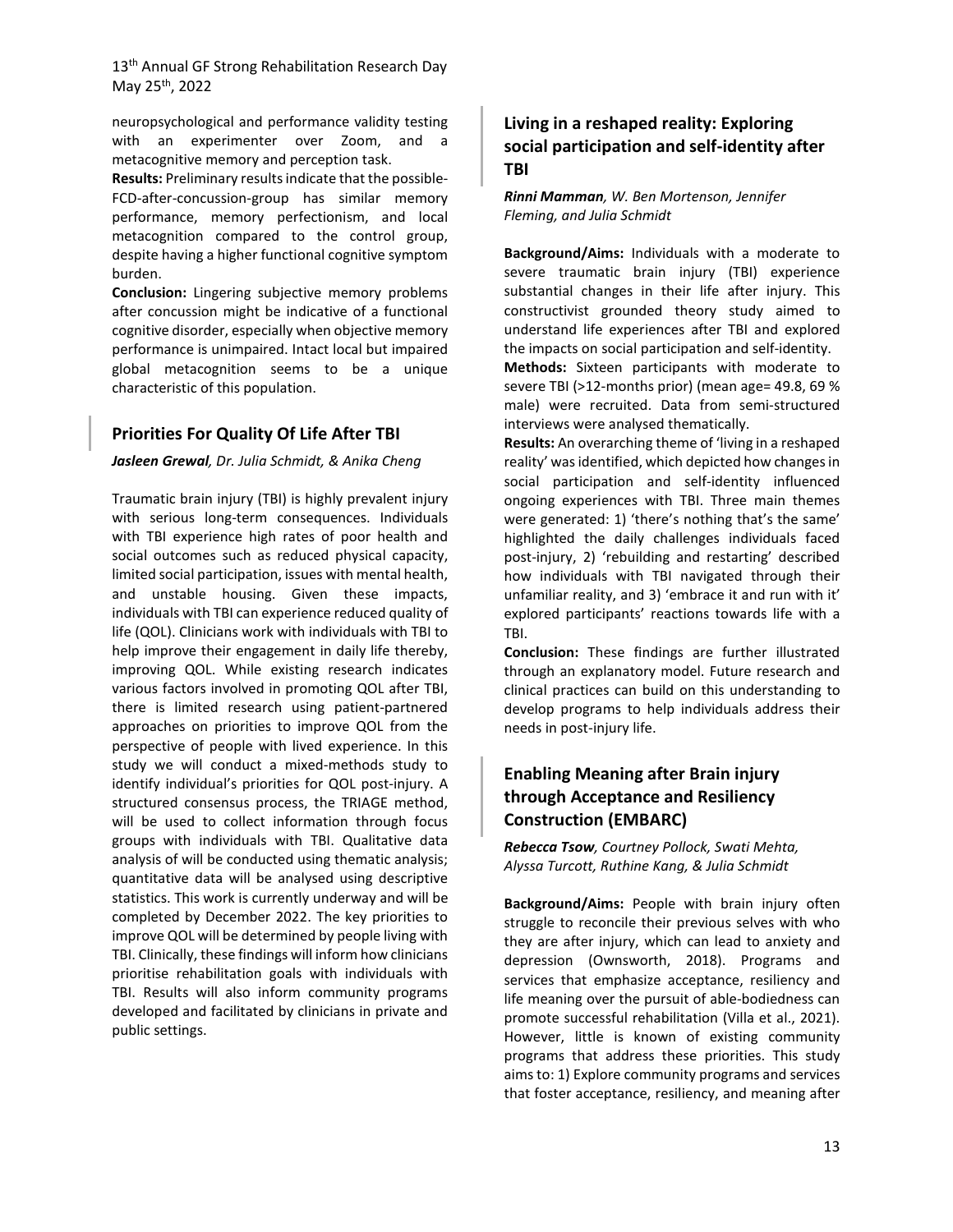brain injury, and 2) Understand the barriers and facilitators to implementation of these programs.

**Methods:** A participatory focus group design with patient partnership will be used to explore experiences of conducting brain injury programs and barriers and facilitators to their implementation. Approximately 32 participants will be recruited from community organizations that conduct programs for people with brain injury. Using a manifest content analysis approach, focus group data will be analyzed while minimally deviating from information provided by participants (Kleinheksel et al., 2020). Focus groups will be conducted online (i.e., through Zoom). **Results:** This study is ongoing; data will be finalized by June 2022. Results will be presented as categories with supporting quotations from participants. Findings will highlight existing brain injury resources, reveal program barriers and facilitators, and suggest priorities for adapting existing services or developing future community programs.

**Conclusion:** This study will inform individual- and community-level approaches to promote meaningful life after brain injury. Overall, findings will contribute knowledge to the rehabilitation field, supporting future programming for people with brain injury.

# **Exploring loneliness during the COVID-19 pandemic in the elderly and disability population**

*Niloufar Benam, William C. Miller, Gordon Tao, W. Ben Mortenson, & Julia Schmidt*

**Introduction:** The coronavirus disease 2019 (COVID-19) led to a global pandemic, declared by the World Health Organization (WHO) in March 2020. Public health measures were implemented across the world to reduce the spread of the disease. These measures created disruptions in occupations that fostered connection, especially for the elderly and disability populations. As a result, people experienced loneliness and reduced mental health and well-being. However, the factors that impacted loneliness during the COVID-19 pandemic are unclear. Objectives: To investigate factors associated with levels of loneliness among elderly and disability populations after 12 months following COVID-19 physical restrictions.

**Methods:** A total of 72 British Columbian adults belonging within the elderly (>64 years) or the disability population were included. Participants were interviewed with online surveys on their levels of anxiety, depression, social support, and loneliness.

Data were analysed using multiple linear regression to investigate the association between the independent variables, anxiety, depression, social support, and the dependent variable, loneliness. **Results:** Our analysis showed a significant positive correlation between anxiety and loneliness ( $β =$ 

0.363, p < 0.05), and a significant negative correlation between social support and loneliness ( $\beta$  = -0.360,  $p$  < 0.05). There was no significant correlation between depression and loneliness ( $\beta$  = 0.142, p > 0.05).

**Conclusions:** Facilitating engagement in occupation to reduce anxiety and improve social support may be helpful in reducing loneliness in the elderly and disability populations. Occupational Therapists may help facilitate reduced loneliness through anxiety reduction strategies and increased social support.

# **The microbiological and physical properties of catheters for intermittent catheterization: A systematic review on the impact of reuse and cleaning**

*Mark Grasdal, Dr Matthias Walker, & Dr Andrei Krassioukov*

**Background and purpose:** To review systematically the clinical evidence of the effectiveness of various intermittent catheter cleaning methods that have been proposed as methods to prepare catheters for re-use.

**Methods:** A keyword search in Medline, Excerpta Medica dataBASE, the Cumulative Index to Nursing and Allied Health Literature, Web of Science and Cochrane Central Register of Controlled Trials, was undertaken to identify all English, Russian and German language literature evaluating the effectiveness of various intermittent catheter cleaning methods. Studies selected for review included analytical experimental, prospective cohort and cross-sectional. Cleaning methods reviewed included heat-based sterilization, chemical cleaning solutions, mechanical abrasion, photocatalytic sterilization, and combined methods.

**Results:** Overall, 12 studies were included. Heatbased sterilization and mechanical abrasion methods were either not effective or damaged the physical properties of catheters. Two studies reported evidence that their chemical cleaning methods (i.e., soaked catheters in a 70% alcohol solution for 5 minutes or combined approach detergent wash followed by soaking in Milton sterilizing fluid also known as the Milton method) both preserved the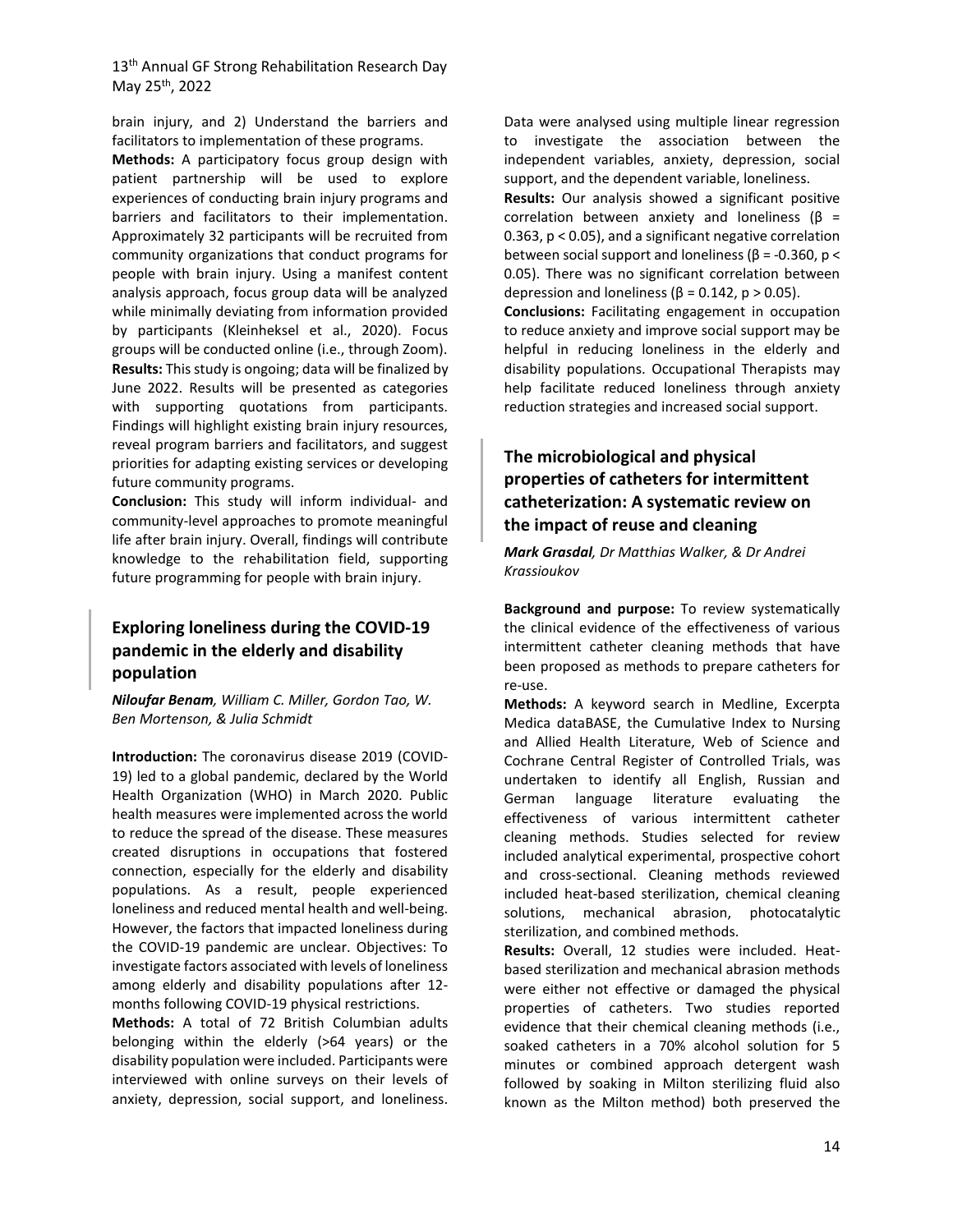structural integrity of their catheters and were bactericidal.

**Conclusions:** Numerous cleaning methods resulted in the destruction of catheters. However, there are two reported cleaning methods, submersion for five minutes in 70% alcohol and the Milton method, that eliminate bacterial colonization while leaving the physical properties of the catheters unchanged. While these cleaning methods are promising, higherpowered / longitudinal studies confirming the safety and efficacy of these cleaning methods must be obtained before current clinical recommendations can be modified.

# **Validating the Accuracy of a Fully Implantable Optical Sensor for Monitoring Spinal Cord Hemodynamics and Oxygenation**

*Katharina Raschdorf, Amanda Cheung, Shahbaz Askari, Farnaz Sahragard, Megan Webster, Kitty So, Mahta Khoshnam Tehrani, Sid Gunamalai, Garrett Frank, Femke Streijger, Babak Shadgan, & Brian Kwon*

**Background:** Current clinical guidelines for the early management of spinal cord injury (SCI) patients emphasize mean arterial pressure (MAP) augmentation for seven days post-SCI. However, to assess the effectiveness of MAP augmentation on spinal cord perfusion, we must develop new techniques that enable us to monitor the injury site continuously in real-time over the first week post-SCI. To address this clinical need, a miniaturized prototype of a fully implantable optical sensor, based on nearinfrared spectroscopy (NIRS), was developed to monitor spinal cord oxygenation and tissue hemodynamics from the injury penumbra. This study aimed to validate the accuracy of the NIRS system against an invasive, combined PO2/blood flow (OxyFlow) sensor in response to a physiologic challenge (i.e., hypoxia).

**Methods:** We performed six non-survival experiments on uninjured Yucatan miniature pigs. A prototype of a fully implantable, multi-wavelength NIRS system was laid onto the dura. A pair of intraparenchymal OxyFlow sensors were inserted into the ventral aspect of the spinal cord tissue underneath the NIRS sensor. Using a linear regression approach, the magnitude of change in response to moderate-severe hypoxia in NIRS parameters (hemoglobin difference (Hbdiff), tissue oxygenation

index (TOI%) and total hemoglobin (THb)) was compared to OxyFlow parameters of PO2 and spinal cord blood flow.

**Results/Conclusions:** Overall, the NIRS parameters were within ±20% of typically observed OxyFlow measures. Further work is needed to fully characterize the relationship between these parameters and their clinical utility.

# **Who writes this stuff: A scoping review on the quality of web-based information for spinal cord stimulation**

*Ali Hosseinzadeh, Tiev Miller, Rahul Sachdeva, Claire Shackleton, Soshi Samejima, & Andrei Krassioukov\**

**Background:** This scoping review aimed to model typical consumer behavior by simulating a common health-related internet search to identify the range and quality of web-based information on the use of spinal cord stimulation (SCS) as a potential treatment option.

**Methods:** A systematic search was performed using the Joanna Briggs Institute's methodology for scoping reviews. Google Trends was used to identify the top trending search queries. Top queried terms were entered in common search engines (Google, Baidu, Yahoo, and Bing). Information on SCS found within the first 2 pages of returned results were assessed for information source type, SCS method, indications, contraindications, and risks/hazards.

**Results:** A total of 202 websites were identified. After duplicate removal (n=147), a total of 55 unique primary sites [for-profit (21); non-profit (18); media/blogs (6); journal articles (10)] were assessed. Of the diversity of indications for SCS identified (n=33), only 2 sites mentioned SCI. More than half of all websites featured information pertaining exclusively to epidural (E)SCS (n=34). Contraindications described comorbidities affecting surgical outcomes but did not describe conflicting devices and implants. Hazards/side-effects identified were predominantly ESCS-related surgical complications. Purported complications were rudimentary with no long-term management considerations (e.g., battery replacement).

**Conclusions:** Publicly available web-based information on the use of SCS mainly targets people with pain (n=32). Neurological populations (e.g., SCI) were seldom mentioned. Of the sites curating information on ESCS, none described known contraindications (e.g., other implants), or long-term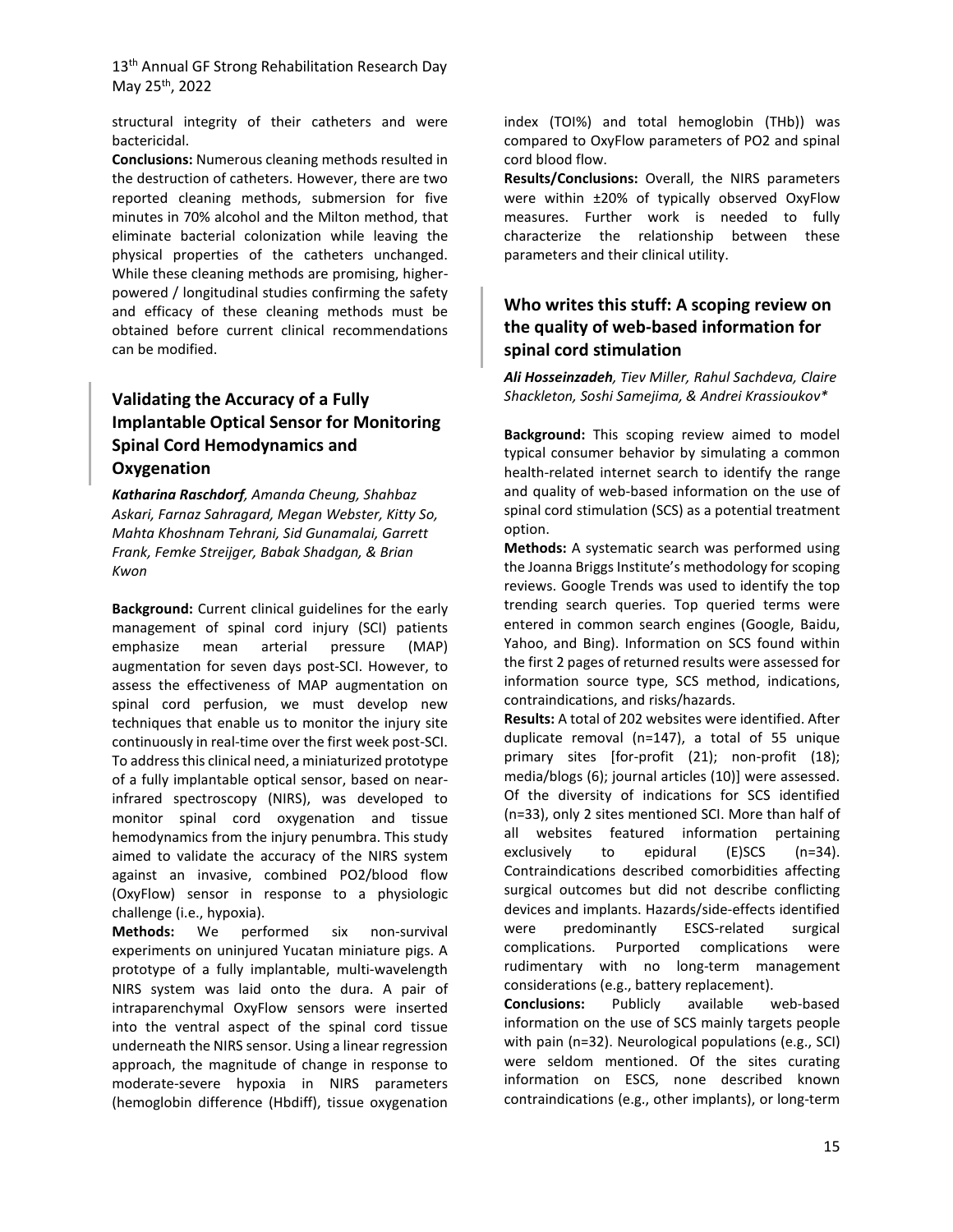management considerations. This suggests the public may be exposed to incomplete or potentially misleading information regarding SCS.

# **Enhancing Emotions Capability: The Role of Occupational Therapy in Treating ASD**

#### *Tahmineh Mousavi*

**Background/Aims:** Emotions have been seen as core difficulties in individuals with Autism Spectrum Disorders (ASD) and have been studied as a potential underlying factor for many autism behavioral problems. Emotional difficulties consider part of children with ASD's social communication deficits. Many children with ASD experience significant impairment in emotion regulation. Emotions Capability is one of the most fundamental of Nussbaum's 10 Central Human Functional Capabilities and is defined as the right to be loved and belong. This study aimed to explore the views of some school staff (teaching and non-teaching) about the Emotions Capability of students with ASD.

**Methods:** Twelve school staff of autism schools in Tehran, Iran participated in semi-structured face-toface interviews, transcribed verbatim and thematically analyzed.

**Results:** Five themes emerged related to Emotions Capability: feeling profoundly and intensely, teaching how to express their emotions, art education, anxiety and fear, and challenges of textbooks.

**Conclusion:** The findings will help occupational therapists better understand and consider their roles in promoting the Emotions Capability of children with ASD by developing social skills, identifying their abilities and interests, assisting them access resources, focusing on learning strategies, and providing happy and supportive environments.

# **Effect of passive cycling on cardiac function**

*Michael DA Ruiz-Peters<sup>3</sup> \*, Matthew C Dorton 1,2,\*, Rebekah HY Lee 1,2, & Victoria E Claydon 1,2 1 Department of Biomedical Physiology and Kinesiology, Simon Fraser University, Burnaby, British Columbia, Canada.*

*<sup>2</sup> International Collaboration On Repair Discoveries (ICORD), Vancouver, British Columbia, Canada.* 

*<sup>3</sup> Department of Physical Medicine & Rehabilitation, University of British Columbia, Vancouver, British Columbia, Canada. \*contributed equally.*

**Background/Aims:** Individuals with spinal cord injury (SCI) may have autonomic impairment that adversely affects cardiovascular control. Previous work indicates that passive cycling (PC) may augment cardiovascular control, and is positively correlated with cycling cadences; however, accessibility is a barrier. We aimed to establish the safety, efficacy, and acceptability of a PC wheelchair attachment on blood pressure (BP), heart rate (HR), stroke volume (SV), cardiac output (CO), cerebral blood flow (CBF), and user ratings of comfort and satisfaction.

**Methods:** In this analysis-blinded study, able-bodied controls (n=16, 9 females, aged 27±6 years) participated in lower extremity PC, seated in a wheelchair while an attachment pedaled their legs in 10-minute intervals at 3 randomized speeds (0.3, 0.6, and 0.9 m.sec-1). Cardiovascular parameters were continuously measured using beat-to-beat finger plethysmography. CBF was derived via Doppler ultrasound. After the protocol, two questionnaires were completed (Comfort Rating and QUEST).

**Results:** Systolic BP was increased during PC at 0.6 m.sec-1 (+11±11 mmHg, p=0.038) and 0.9 m.sec-1  $(+10±14$  mmHg, p=0.003). CO was increased at these same speeds (p= 0.036, p=0.004, respectively), driven by increased SV (p=0.013, main effect for treatment). User comfort and satisfaction ratings were high, particularly for safety and tolerance.

**Conclusion:** This study provides evidence that upright PC using this attachment improves cardiac indices in healthy controls, with high degrees of safety and tolerance. Based on these results, testing is underway for individuals with SCI, who may experience greater benefits than healthy controls with intact cardiovascular autonomic control.

# **Perioperative Botulinum Toxin to enhance outcomes of surgeries on spastic limbs: a review of current literature and implications for clinical practice**

*Sepehr Saeidiborojeni MD, Heather Finlayson MD, FRCPC, & Rajiv Reebye MD, FRCPC <sup>a</sup> Canadian Advances in Neuro-Orthopedics for Spasticity Congress, Canada <sup>b</sup> Division of Physical Medicine and Rehabilitation, Faculty of Medicine, University of British Columbia, Vancouver, British Columbia <sup>c</sup> GF Strong Rehabilitation Centre, Vancouver, British Columbia*